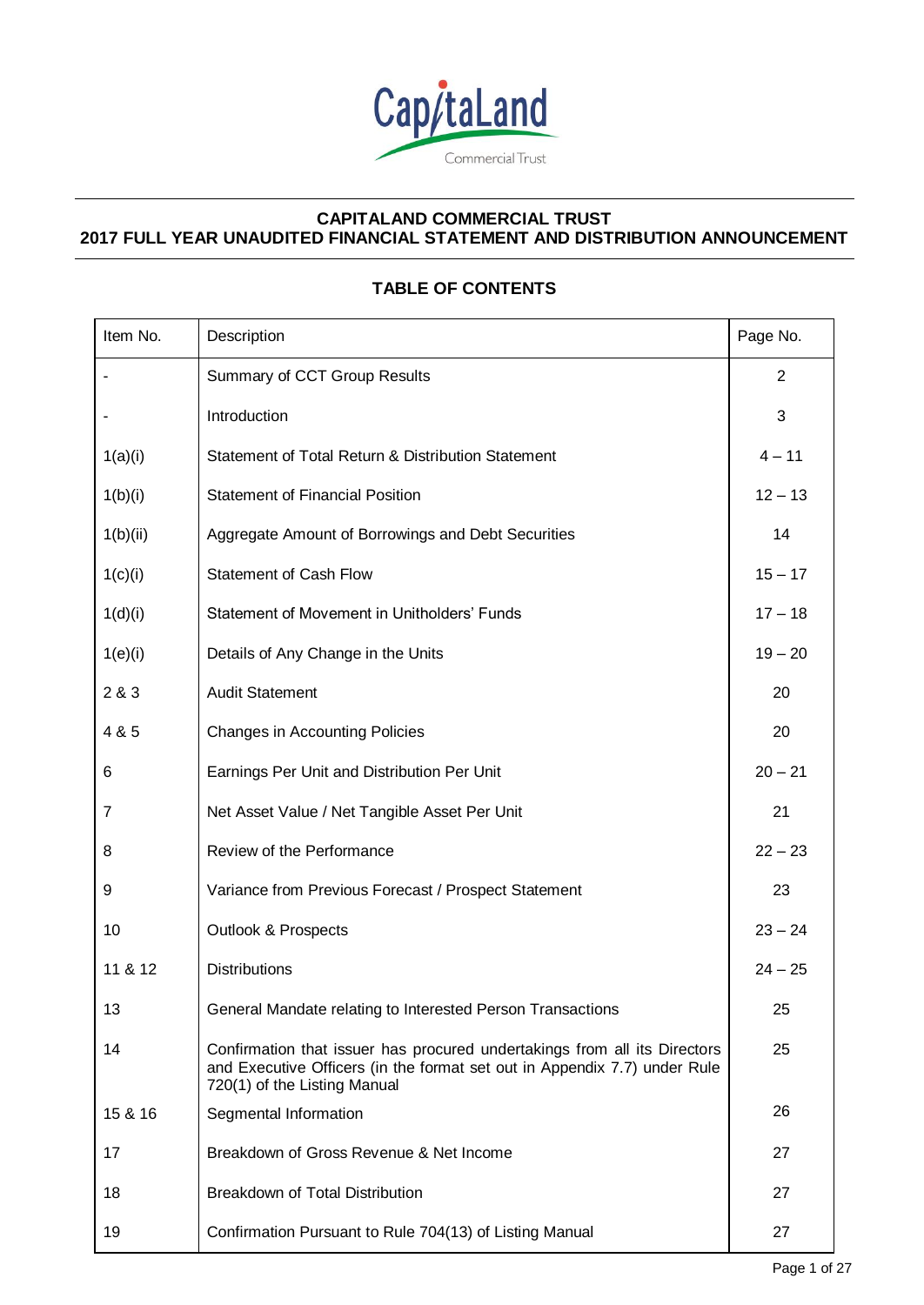|                                                        | 4Q 2017 | 4Q 2016 | Change<br>% | 2H 2017 | 2H 2016 | Change<br>$\%$ | FY 2017 | FY 2016 | Change<br>$\%$ |
|--------------------------------------------------------|---------|---------|-------------|---------|---------|----------------|---------|---------|----------------|
| Gross Revenue (S\$'000) <sup>(1)</sup>                 | 86,292  | 89,726  | (3.8)       | 160,437 | 164,148 | (2.3)          | 337,457 | 298,577 | 13.0           |
| Net Property Income (S\$'000) <sup>(1)</sup>           | 67,955  | 70,770  | (4.0)       | 126,510 | 127,798 | (1.0)          | 265,468 | 231,277 | 14.8           |
| Distributable Income (S\$'000) <sup>(2)</sup>          | 75,031  | 70,808  | 6.0         | 148,140 | 139,104 | 6.5            | 288,899 | 269,037 | 7.4            |
| Distribution Per Unit ("DPU") (cents) <sup>(3)</sup>   | 2.08    | 2.39    | (13.0)      | 4.10    | 4.69    | (12.6)         | 8.66    | 9.08    | (4.6)          |
| DPU (cents) (Restated for Rights Issue) <sup>(4)</sup> | 2.08    | 2.33    | (10.7)      | 4.10    | 4.57    | (10.3)         | 8.66    | 8.85    | (2.1)          |
| For Information Only                                   |         |         |             |         |         |                |         |         |                |
| DPU (cents) adjusted for Rights Issue (5)              | 2.08    | 1.96    | 6.1         | 4.10    | 3.86    | 6.2            | 8.66    | 8.25    | 5.0            |

### **SUMMARY OF CCT GROUP RESULTS**

Notes:

1) Gross revenue and net property income in 4Q 2017 and 2H 2017 were lower than the corresponding periods last year due to divestments of One George Street (50.0% interest) on 19 June 2017, Golden Shoe Car Park on 12 July 2017 and Wilkie Edge on 11 September 2017. The impact was mitigated by higher gross revenue and net property income from CapitaGreen and contribution from newly acquired Asia Square Tower 2 ("AST2") on 1 November 2017 (held under Asia Square Tower 2 Pte. Ltd. ("AST2 Co.")).

Gross revenue and net property income for FY 2017 were higher than the same period last year largely due to higher gross revenue and net property income from CapitaGreen (full 12 months in FY 2017 versus 4 months in FY 2016) and contribution from AST2 (2 months from 1 November 2017).

- 2) AST2 Co. did not pay dividend this quarter. Distributable income in 4Q 2017 included a top-up of S\$1.1 million for the loss of distributable income arising from the divestments of One George Street (50.0% interest) and Wilkie Edge and S\$8.0 million of tax-exempt income. Distributable income in 2H 2017 included a top-up of S\$4.4 million for the loss of distributable income arising from the divestments and S\$8.0 million of taxexempt income.
- 3) DPU for 4Q 2017 of 2.08 cents and 2H 2017 of 4.10 cents were computed based on 3,608.1 million of CCT units ("Units") issued as at 31 December 2017. DPU in FY 2017 of 8.66 cents was the aggregate of DPU in 1H 2017 of 4.56 cents announced on 27 July 2017 and DPU in 2H 2017 of 4.10 cents.
- 4) DPU for 4Q 2016, 2H 2016 and FY 2016 were restated for the rights issue ("Rights Issue") announced on 21 September 2017 to raise gross proceeds of about S\$700.0 million, through which 513.5 million CCT units were issued on 26 October 2017. This is in accordance with paragraph 46 of Statement of Recommended Accounting Practice 7 "Reporting Framework for Unit Trusts".
- 5) DPU for 4Q 2016 and 2H 2016 were adjusted for the enlarged 3,608.1 million Units arising from new units issued for equity raised, conversion of convertible bonds and issuance of units for management fees in FY2017. DPU for FY 2016 comprised of DPU in 1H 2016 of 4.39 cents announced on 26 July 2016 and the adjusted 2H 2016 DPU of 3.86 cents.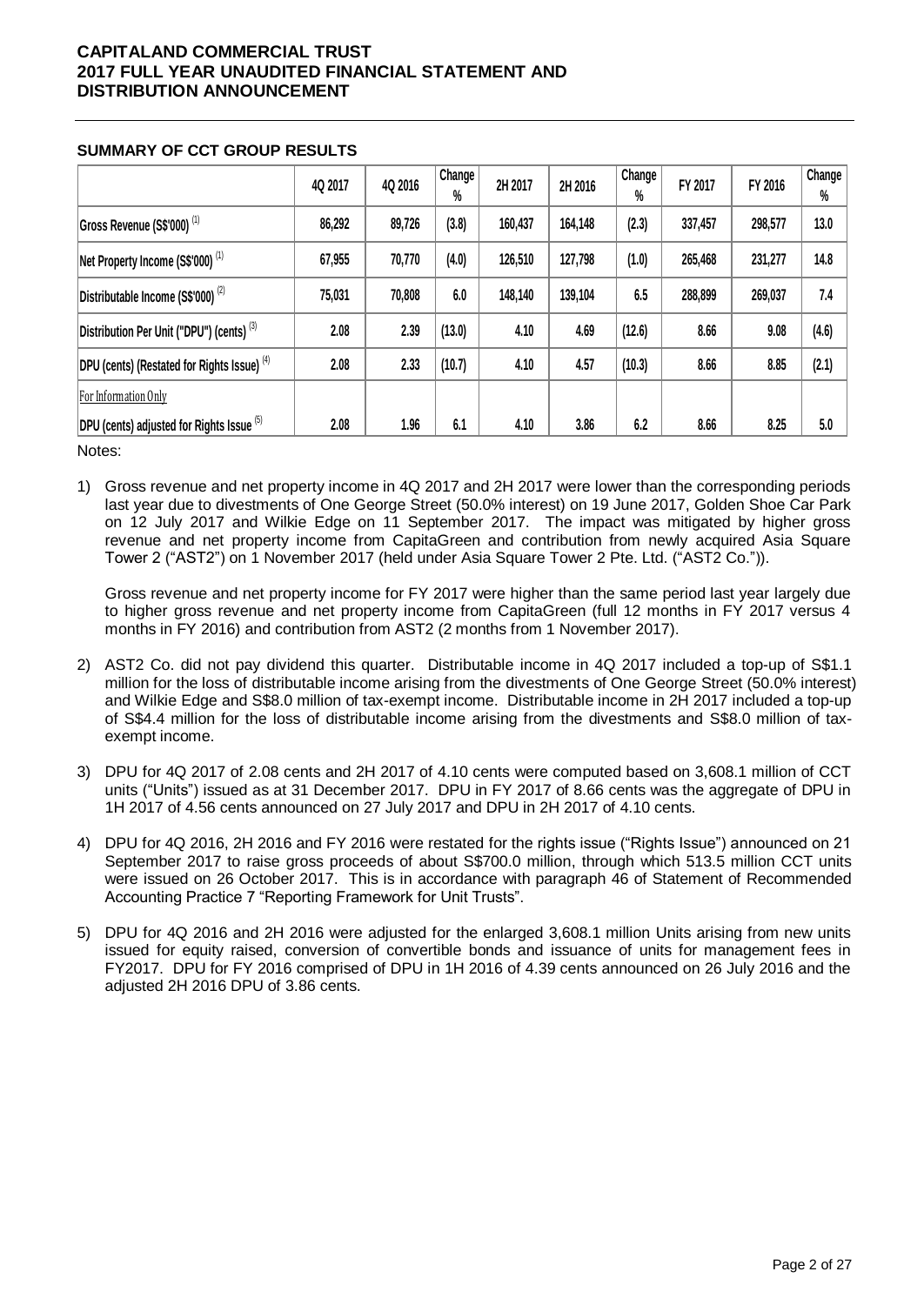### **DISTRIBUTION AND BOOKS CLOSURE DATE**

| <b>Distribution</b>       | For 1 July 2017 to 31 December 2017                                                                                                                                                                      |
|---------------------------|----------------------------------------------------------------------------------------------------------------------------------------------------------------------------------------------------------|
| <b>Distribution Type</b>  | Taxable income;<br>ii) Tax-exempt income; and<br>iii) Other gains.                                                                                                                                       |
| <b>Distribution Rate</b>  | 4.10 cents comprising:<br>Taxable income distribution 3.76 cents per unit;<br>i)<br>ii) Tax-exempt income distribution of 0.22 cents per unit; and<br>iii) Other gains distribution 0.12 cents per unit. |
| <b>Books Closure Date</b> | Friday, 2 February 2018                                                                                                                                                                                  |
| <b>Payment Date</b>       | Wednesday, 28 February 2018                                                                                                                                                                              |

# **INTRODUCTION**

CapitaLand Commercial Trust ("CCT") was established pursuant to a trust deed dated 6 February 2004 (as amended) executed between CapitaLand Commercial Trust Management Limited as manager of CCT (the "Manager") and HSBC Institutional Trust Services (Singapore) Limited as trustee of CCT (the "CCT Trustee").

As of 31 December 2017, CCT's portfolio consists of Capital Tower, Six Battery Road, HSBC Building, Bugis Village and Twenty Anson. CCT also owns CapitaGreen through wholly owned MSO Trust and Asia Square Tower 2 ("AST2") through Asia Square Tower 2 Pte. Ltd ("AST2 Co."). AST2 Co. is in turn held by MVKimi BVI Limited, which is wholly owned by CCT.

CCT's portfolio also consists of Raffles City Singapore held through RCS Trust, in which CCT has a 60.0% interest, One George Street held through One George Street LLP ("OGS LLP") in which CCT has a 50.0% interest and Golden Shoe Car Park, held through Glory Office Trust ("GOT") and Glory SR Trust ("GSRT") in which CCT has a 45.0% interest in both GOT and GSRT. In addition, CCT owns 11.0% of MRCB-Quill REIT ("MQREIT"), a commercial REIT listed in Malaysia.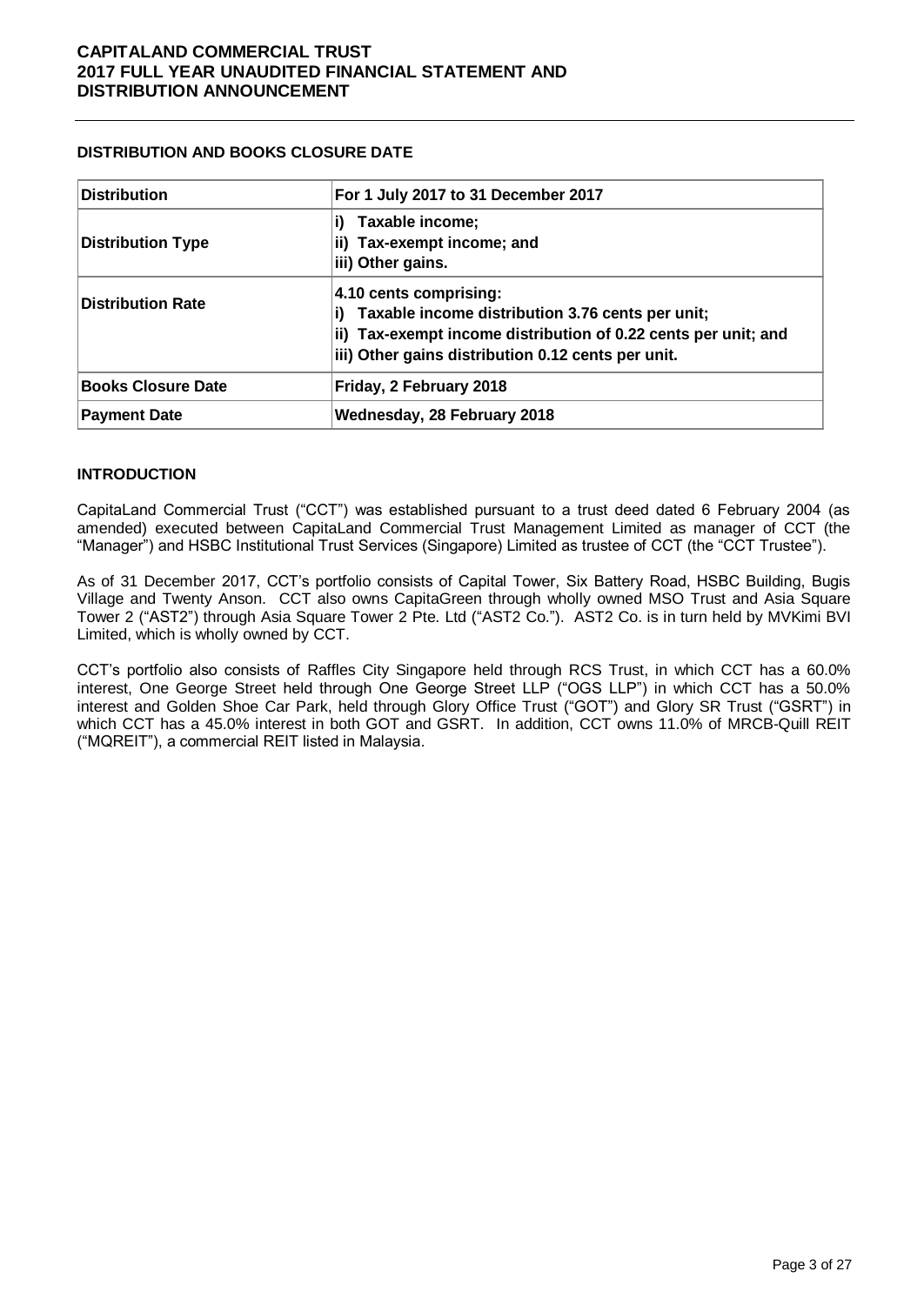#### **1(a)(i) Statement of Total Return & Distribution Statement (4Q 2017 vs 4Q 2016)**

|                                                          |                |                | Group     |                   |          | <b>Trust</b> |                     |
|----------------------------------------------------------|----------------|----------------|-----------|-------------------|----------|--------------|---------------------|
| <b>Statement of Total Return</b>                         | Note           | 4Q 2017        | 4Q 2016   | Change            | 4Q 2017  | 4Q 2016      | Change              |
|                                                          |                | S\$'000        | S\$'000   | $\%$              | S\$'000  | S\$'000      | $\%$                |
| Gross rental income                                      | $\mathbf{1}$   | 81,944         | 82,892    | (1.1)             | 44,976   | 61,836       | (27.3)              |
| Car park income                                          | $\overline{2}$ | 1,497          | 2,992     | (50.0)            | 941      | 2,767        | (66.0)              |
| Other income                                             | 3              | 2,851          | 3,842     | (25.8)            | 1,785    | 3,488        | (48.8)              |
| Gross revenue                                            |                | 86,292         | 89,726    | (3.8)             | 47,702   | 68,091       | (29.9)              |
| Property management fees                                 | 4              | (1,987)        | (2,049)   | (3.0)             | (1,026)  | (1,489)      | (31.1)              |
| Property tax                                             | 5              | (5, 583)       | (7, 115)  | (21.5)            | (2,785)  | (5,271)      | (47.2)              |
| Other property operating expenses                        | 6              | (10, 767)      | (9,792)   | 10.0              | (6,090)  | (8, 562)     | (28.9)              |
| <b>Property operating expenses</b>                       |                | (18, 337)      | (18, 956) | (3.3)             | (9,901)  | (15, 322)    | (35.4)              |
| Net property income                                      | $\overline{7}$ | 67,955         | 70,770    | (4.0)             | 37,801   | 52,769       | (28.4)              |
| Interest income                                          | 8              | 1,469          | 235       | <b>NM</b>         | 8,064    | 3,686        | <b>NM</b>           |
| Investment income                                        | 9              |                | 1,551     | <b>NM</b>         | 33,542   | 32,205       | 4.2                 |
| Amortisation of intangible asset                         | 10             |                | (561)     | <b>NM</b>         |          | (561)        | <b>NM</b>           |
| Costs associated with acquisition of subsidiary          | 11             | $\blacksquare$ | 234       | <b>NM</b>         |          | 234          | <b>NM</b>           |
| Asset management fees:                                   |                |                |           |                   |          |              |                     |
| - Base fees                                              | 12             | (1, 951)       | (1,762)   | 10.7              | (1,539)  | (1, 352)     | 13.8                |
| - Performance fees                                       | 12             | (2, 108)       | (2,883)   | (26.9)            | (1,787)  | (2, 423)     | (26.2)              |
| Trust expenses                                           | 13             | (788)          | (602)     | 30.9              | (703)    | (503)        | 39.8                |
| Finance costs                                            | 14             | (18, 639)      | (18, 579) | 0.3               | (11,082) | (11, 024)    | $0.5\,$             |
| Net income before share of profit of joint<br>ventures   |                | 45,938         | 48,403    | (5.1)             | 64,296   | 73,031       | (12.0)              |
| Share of profit (net of tax) of:<br>- Joint ventures     | 15             | 15,564         | 7,403     | <b>NM</b>         |          |              |                     |
|                                                          |                |                |           |                   |          |              |                     |
| Net income<br>Gain on acquisition of subsidiary - net    | 16             | 61,502         | 55,806    | 10.2<br><b>NM</b> | 64,296   | 73,031       | (12.0)<br><b>NM</b> |
|                                                          |                |                | 116       |                   |          |              |                     |
| Net loss on disposal of investment properties            | 17             | (90)           |           | <b>NM</b>         | (90)     |              | <b>NM</b>           |
| Net (loss) / gain in fair value of investment properties | 18             | (24, 376)      | 18,412    | ΝM                | (1, 554) | 15,509       | <b>NM</b>           |
| Total return for the period before tax                   |                | 37,036         | 74,334    | (50.2)            | 62,652   | 88,540       | (29.2)              |
| Tax expense                                              | 19             | (3, 176)       | (832)     | ΝM                | (23)     | (248)        | (90.7)              |
| Total return for the period after tax                    |                | 33,860         | 73,502    | (53.9)            | 62,629   | 88,292       | (29.1)              |
| <b>Distribution Statement</b>                            |                |                |           |                   |          |              |                     |
| Net income before share of profit of joint ventures      |                | 45,938         | 48,403    | (5.1)             | 64,296   | 73,031       | (12.0)              |
| Net tax and other adjustments                            | 20             | (6, 568)       | (547)     | ΝM                | 1,635    | (2, 223)     | NM                  |
| Tax-exempt income distribution                           | 21             | 8,000          |           | <b>NM</b>         | 8,000    |              | <b>NM</b>           |
| Distribution from joint ventures                         | 22             | 26,561         | 22,952    | 15.7              |          |              |                     |
| Other gains distribution                                 | 23             | 1,100          |           | <b>NM</b>         | 1,100    |              | <b>NM</b>           |
| Distributable income to unitholders                      |                | 75,031         | 70,808    | 6.0               | 75,031   | 70,808       | 6.0                 |
| NM-Not Meaningful                                        |                |                |           |                   |          |              |                     |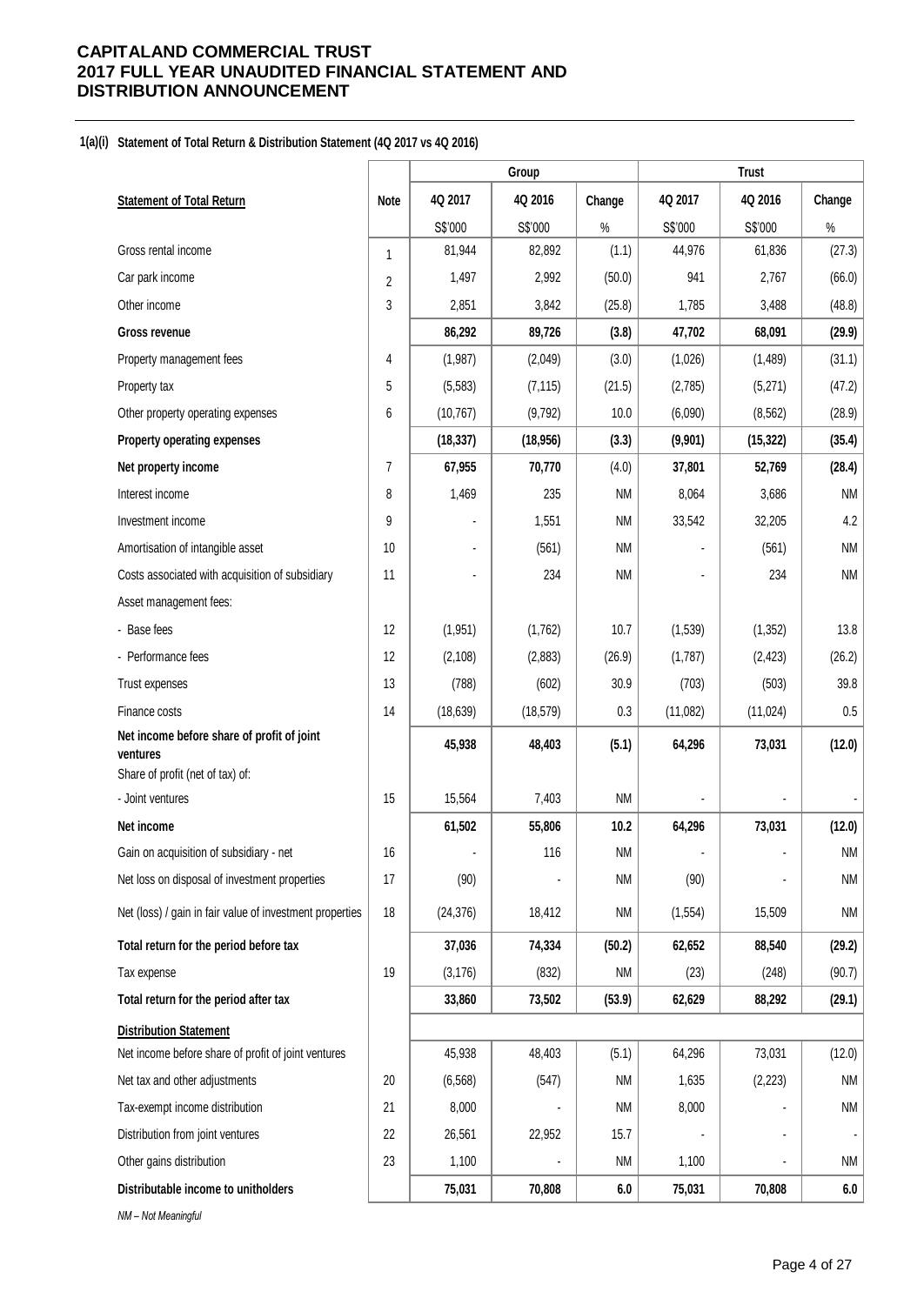#### Notes:

- (1) At the Trust level, gross rental income of S\$45.0 million for 4Q 2017 fell S\$16.9 million from 4Q 2016 following the divestments of One George Street, Golden Shoe Car Park and Wilkie Edge on 19 June 2017, 12 July 2017 and 11 September 2017 respectively. At the Group level, higher gross rental contribution from CapitaGreen as well as contribution from AST2 (with effect from 1 November 2017) mitigated the impact on the loss of gross rental income due to divestments.
- (2) Car park income was lower primarily due to the cessation of car park operations at Golden Shoe Car Park.
- (3) Other income for 4Q 2017 decreased due to lower tenant recoveries and licence income as a result of divestment of the properties. The cessation of yield stabilisation income from Twenty Anson (4Q 2016: S\$0.6 million) also contributed to the decline. At the Group level, the decrease was mitigated by other income from CapitaGreen as well as AST2 (with effect from 1 November 2017).
- (4) Property management fees for 4Q 2017 were lower vis-à-vis 4Q 2016 due to the lower net property income.
- (5) The drop in property tax was due to the divestments as well as lower annual values assessed by the Inland Revenue Authority of Singapore. At the Group level, consolidation of AST2's property tax (with effect from 1 November 2017) partially offset the decrease.
- (6) At the Trust level, lower other property operating expenses in 4Q 2017 versus 4Q 2016 was mainly due to divestments of the properties. At the Group level, other property operating expenses were higher in 4Q 2017 from last year due to consolidation of other property expenses of AST2.
- (7) The following was included as part of the net property income:

Depreciation and amortisation of lease incentives <sup>(7a)</sup>

|         | Group   |        | <b>Trust</b> |         |        |  |  |
|---------|---------|--------|--------------|---------|--------|--|--|
| 4Q 2017 | 4Q 2016 | Change | 4Q 2017      | 4Q 2016 | Change |  |  |
| S\$'000 | S\$'000 | %      | S\$'000      | S\$'000 | $\%$   |  |  |
| 1,278   | 663     | 92.8   | 285          | 349     | (18.3) |  |  |

(7a) At the Trust level, lower depreciation and amortization of lease incentives was due to divestments. However, at the Group level, higher

depreciation and amortisation of lease incentives in 4Q 2017 versus 4Q 2016 was attributable to CapitaGreen.

(8) Interest income includes the following:

|                                             | Group   |         |           | <b>Trust</b> |         |        |  |
|---------------------------------------------|---------|---------|-----------|--------------|---------|--------|--|
|                                             | 4Q 2017 | 4Q 2016 | Change    | 4Q 2017      | 4Q 2016 | Change |  |
|                                             | S\$'000 | S\$'000 | $\%$      | S\$'000      | S\$'000 | $\%$   |  |
| Interest income from cash balance (8a)      | 1,075   | 235     | NM        | 1,037        | 192     | NM     |  |
| Interest income from unitholder's loan (8b) | 394     |         | <b>NM</b> | 7,027        | 3,494   | NM     |  |
| Total                                       | 1,469   | 235     | <b>NM</b> | 8,064        | 3,686   | NM     |  |

(8a) Interest income from cash balance was higher in 4Q 2017 primarily due to higher average cash balance held.

- (8b) At the Trust level, the increase in interest income in 4Q 2017 vis-à-vis 4Q 2016 was due to unitholder's loans granted to AST2 Co. with effect from 1 November 2017. At the Group level, it relates to CCT's 45.0% share in interest income from unitholder's loan to GOT and GSRT that hold the development of Golden Shoe Car Park.
- (9) At the Trust level, the increase in 4Q 2017 versus 4Q 2016 was due mainly to distributions from OGS LLP (CCT's 50.0% interest). At the Group level, the investment income in 4Q 2016 relates to an advance distribution from MQREIT for the period 1 July to 16 December 2016.
- (10) In 4Q 2016, it relates to the amortisation of yield stabilization sum of Twenty Anson. The yield stabilisation sum had been fully utilised as at 30 September 2017, and hence there was no amortisation of intangible asset in 4Q 2017.
- (11) This relates to the adjustment of acquisition cost in 4Q 2016 in relation to the purchase of remaining 60.0% interest in MSO Trust that holds CapitaGreen.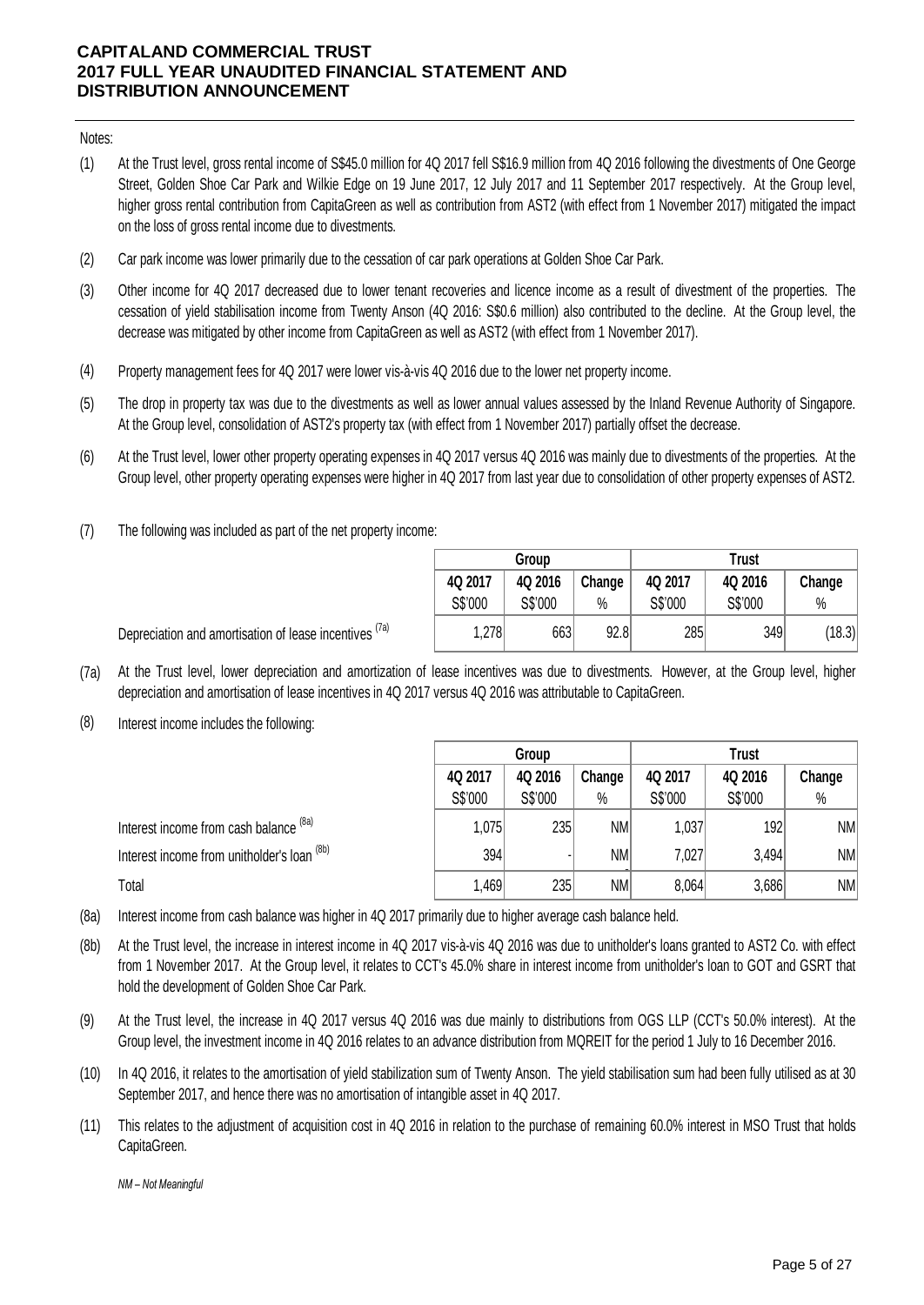- (12) Base management fees were higher in 4Q 2017 versus 4Q 2016 due to higher deposited property values. Performance management fees were lower in 4Q 2017 vis-à-vis 4Q 2016 due to the loss of net investment income arising from the divestments of properties.
- (13) Trust expenses were higher for 4Q 2017 as compared with 4Q 2016 due mainly to higher professional fees incurred.

# (14) Finance costs include the following:

|                                    | Group   |         |        | <b>Trust</b> |         |        |  |
|------------------------------------|---------|---------|--------|--------------|---------|--------|--|
|                                    | 4Q 2017 | 4Q 2016 | Change | 4Q 2017      | 4Q 2016 | Change |  |
|                                    | S\$'000 | S\$'000 | $\%$   | S\$'000      | S\$'000 | %      |  |
| Interest cost                      | 17,434  | 17,394  | 0.2    | 10,154       | 10,116  | 0.4    |  |
| Amortisation and transaction costs | .205    | 1,185   | 1.7    | 928          | 908     | 2.2    |  |
| Total                              | 18,639  | 18,579  | 0.3    | 11,082       | 11,024  | 0.5    |  |

(15) In 4Q 2017, the share of profit of joint ventures relates to profits for RCS Trust (CCT's 60.0% interest), OGS LLP (CCT's 50.0% interest with effect from 20 June 2017), GOT (CCT's 45.0% interest) and GSRT (CCT's 45.0% interest) (with effect from 13 July 2017 for both GOT and GSRT). For 4Q 2016, i t relates to profits of RCS Trust (CCT's 60.0% interest). Summary of the share of results of joint ventures, based on CCT's respective share of interest in the joint ventures, are as follows:

|    |                                                                                                                                                                                                                          |         | For information only |        |
|----|--------------------------------------------------------------------------------------------------------------------------------------------------------------------------------------------------------------------------|---------|----------------------|--------|
|    |                                                                                                                                                                                                                          |         | Group                |        |
|    |                                                                                                                                                                                                                          | 4Q 2017 | 4Q 2016              | Change |
|    |                                                                                                                                                                                                                          | S\$'000 | S\$'000              | %      |
|    | Gross revenue (15a)                                                                                                                                                                                                      | 41,067  | 35,074               | 17.1   |
|    | Property operating expenses <sup>(15b)</sup>                                                                                                                                                                             | (9,993) | (9, 494)             | 5.3    |
|    | Net property income                                                                                                                                                                                                      | 31,074  | 25,580               | 21.5   |
|    | Finance costs <sup>(15c)</sup>                                                                                                                                                                                           | (5,334) | (3, 724)             | 43.2   |
|    | Net change in fair value of investment properties (15d)                                                                                                                                                                  | (7,290) | (12, 140)            | (40.0) |
|    | Trust and other expenses (15e)                                                                                                                                                                                           | (2,886) | (2,313)              | 24.8   |
|    | Net profit of joint ventures (after tax)                                                                                                                                                                                 | 15,564  | 7,403                | NM     |
| a) | In 4Q 2017, it relates mainly to CCT's share of gross revenue from RCS Trust (S\$34.7 million) and OGS LLP (S\$6.3 million). In 4Q 2016, it<br>relates to CCT's share of gross revenue from RCS Trust (S\$35.1 million). |         |                      |        |

- (15a) In 4Q 2017, it relates mainly to CCT's share of gross revenue from RCS Trust (S\$34.7 million) and OGS LLP (S\$6.3 million). In 4Q 2016, it<br>relates to CCT's share of gross revenue from RCS Trust (S\$35.1 million).<br>In 4Q 2017, relates to CCT's share of gross revenue from RCS Trust (S\$35.1 million).
- (15b) CCT's share of property operating expenses of RCS Trust.
- (15c) The increase in share of finance costs in 4Q 2017 vis-à-vis 4Q 2016 was mainly due to OGS LLP's finance costs.
- (15d) The net change in fair value of investment properties relates to CCT's share of RCS Trust's loss in fair value of investment property for both 4Q 2017 and 4Q 2016.
- (15e) This amount includes asset management fees.
- (16) In 4Q 2016, this relates to the adjustment of net loss in relation to the acquisition of the remaining 60.0% interest in MSO Trust.
- (17) This relates mainly to the adjustment of transaction costs incurred in relation to the divestments of properties.
- (18) This relates to the net change in the property values as at 31 December 2017 based on valuations over its carrying values.
- (19) For 4Q 2017, at the Trust level, this relates to the provision of income tax on interest income earned from unitholder's loan and at the Group level, it had also included income tax for AST2 Co. For 4Q 2016, at the Trust level, it relates to tax on distribution from MQREIT and yield stabilization income for Twenty Anson and at the Group level, it had also included income tax of MSO Trust.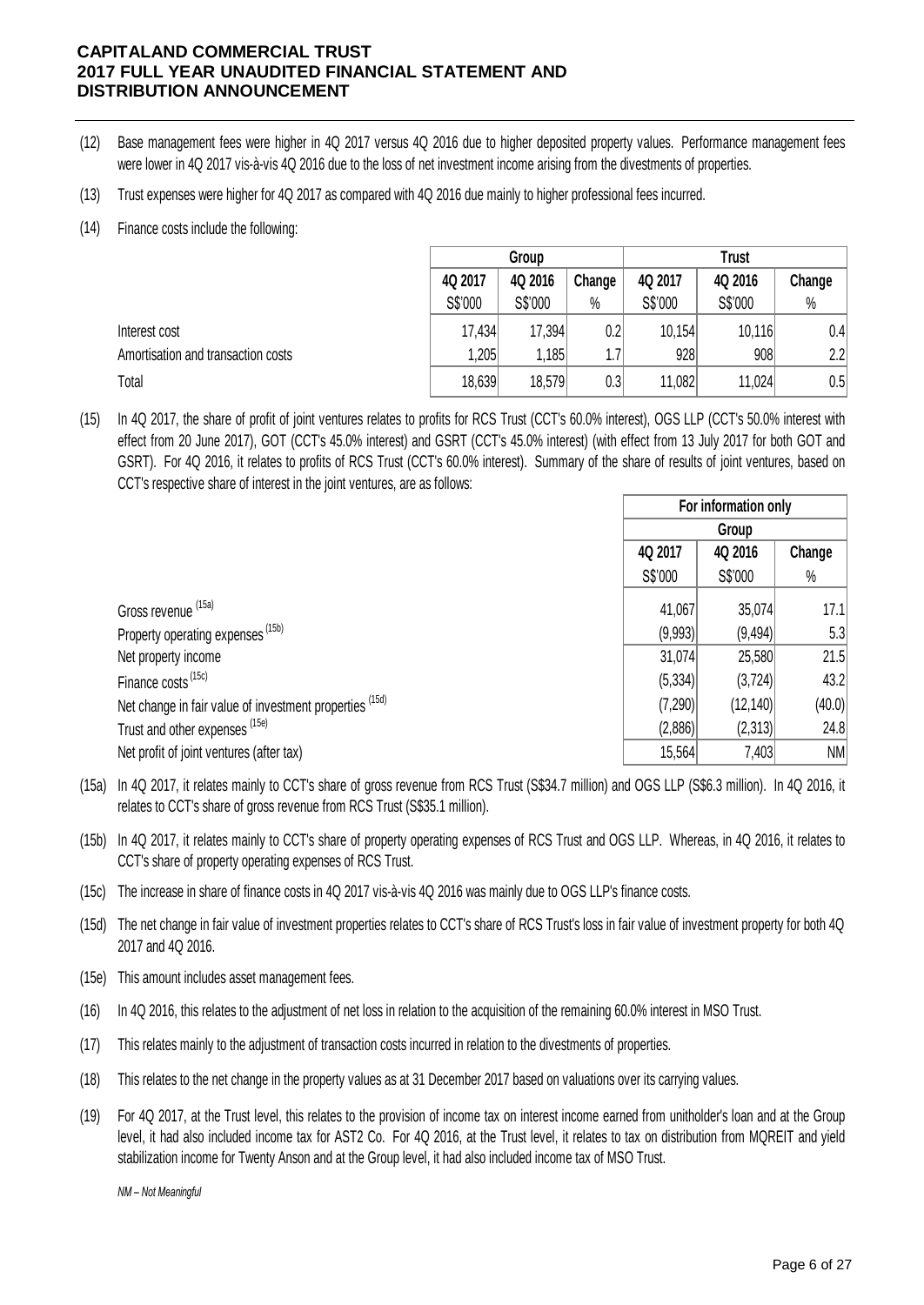(20) Included in net tax and other adjustments are the following:

|                                                        |          | Trust<br>Group |        |         |         |           |
|--------------------------------------------------------|----------|----------------|--------|---------|---------|-----------|
|                                                        | 4Q 2017  | 4Q 2016        | Change | 4Q 2017 | 4Q 2016 | Change    |
|                                                        | S\$'000  | S\$'000        | %      | S\$'000 | S\$'000 | $\%$      |
| Asset management fee payable in Units <sup>(20a)</sup> | 32       | 934            | (96.6) | 32      | 934     | (96.6)    |
| Trustee's fees                                         | 256      | 199            | 28.6   | 203     | 178     | 14.0      |
| Amortisation and transaction costs (Finance)           | 1,205    | 1,185          | 1.7    | 928     | 908     | 2.2       |
| Costs associated with acquisition of subsidiary        |          | (234)          | NM     |         | (234)   | NM        |
| Net profits from subsidiaries <sup>(20b)</sup>         | (8, 185) | (27)           | NM     |         |         |           |
| Temporary differences and other items <sup>(20c)</sup> | 124      | (2,604)        | NM     | 472     | (4,009) | <b>NM</b> |
| Total                                                  | (6, 568) | (547)          | NM     | 1,635   | (2,223) | <b>NM</b> |

(20a) The lower asset management fee payable in Units in 4Q 2017 compared with that of 4Q 2016 was due to divestments of One George Street and Wilkie Edge whereby the asset management fees were paid in Units.

(20b) For 4Q 2017, this relates mainly to profits from AST2 Co. which holds AST2 with effect from 1 November 2017.

(20c) Included in temporary differences and other items were tax-exempt income retained by CCT. The amount was retained for anticipated capital expenditure and/or distribution to unitholders. In 4Q 2016, it included Twenty Anson's yield stabilization sum of S\$0.5 million and MSO Trust's tax-exempt income of S\$2.6 million retained by the Group.

- (21) This relates to the release of S\$8.0 million tax-exempt income.
- (22) For 4Q 2017, it relates to distribution from RCS Trust (CCT's 60.0% interest) and OGS LLP (CCT's 50.0% interest). For 4Q 2016, it relates to distribution from RCS Trust (CCT's 60.0% interest).

(23) Other gains distribution relates to a top-up for the loss of distributable income arising from the divestments of One George Street (50.0% interest) and Wilkie Edge.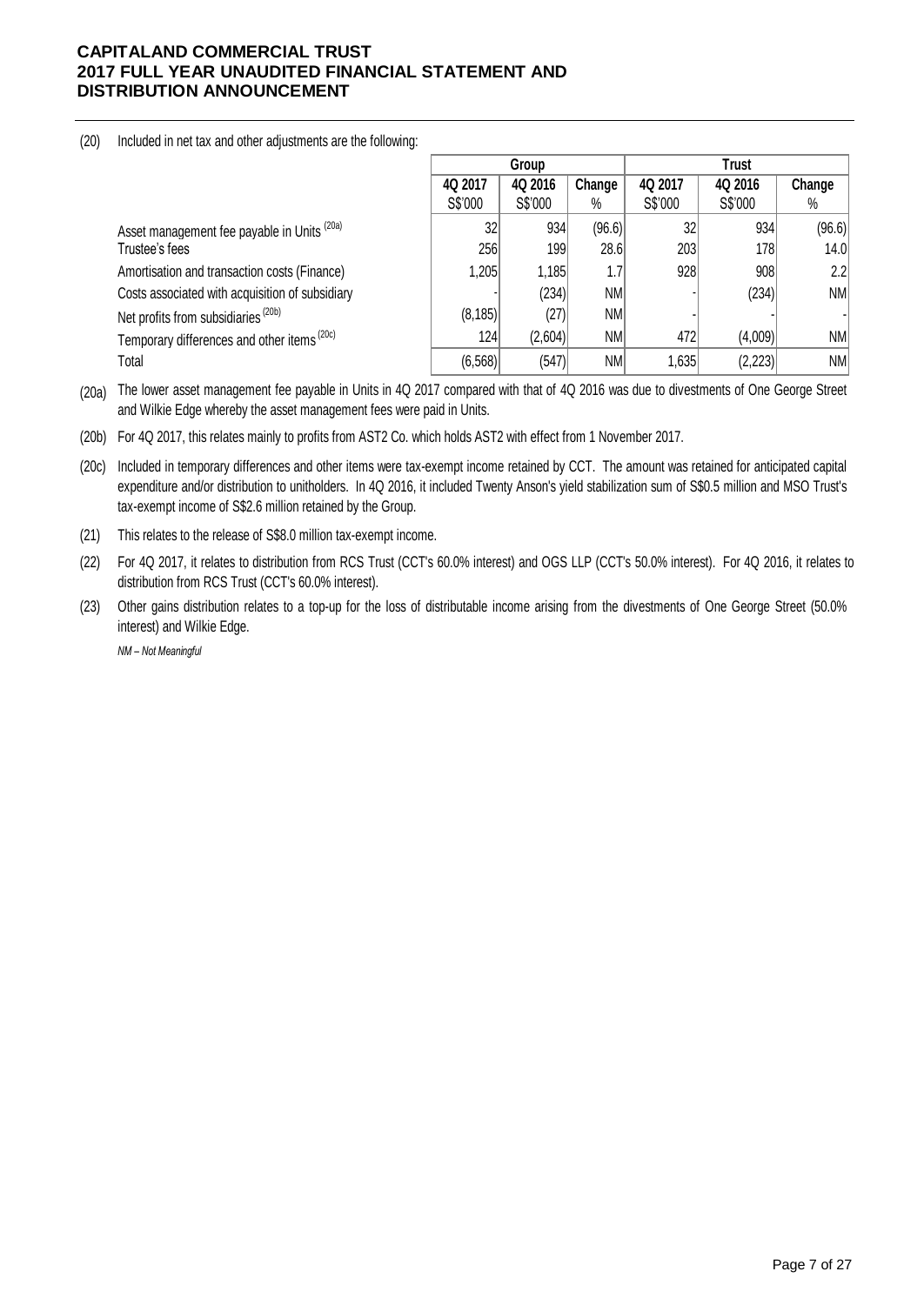#### **1(a)(ii) Statement of Total Return & Distribution Statement (FY 2017 vs FY 2016)**

|                                                     |                |           | Group     |           |                | <b>Trust</b> |                          |
|-----------------------------------------------------|----------------|-----------|-----------|-----------|----------------|--------------|--------------------------|
| <b>Statement of Total Return</b>                    | <b>Note</b>    | FY 2017   | FY 2016   | Change    | FY 2017        | FY 2016      | Change                   |
|                                                     |                | S\$'000   | S\$'000   | $\%$      | S\$'000        | S\$'000      | $\%$                     |
| Gross rental income                                 | 1              | 314,376   | 273,837   | 14.8      | 213,532        | 246,116      | (13.2)                   |
| Car park income                                     | $\overline{2}$ | 8,767     | 11,618    | (24.5)    | 7,135          | 11,282       | (36.8)                   |
| Other income                                        | 3              | 14,314    | 13,122    | 9.1       | 11,083         | 12,551       | (11.7)                   |
| <b>Gross revenue</b>                                |                | 337,457   | 298,577   | 13.0      | 231,750        | 269,949      | (14.2)                   |
| Property management fees                            | 4              | (7,662)   | (6, 580)  | 16.4      | (5,064)        | (5,854)      | (13.5)                   |
| Property tax                                        | 5              | (24, 048) | (25, 143) | (4.4)     | (15, 770)      | (22, 651)    | (30.4)                   |
| Other property operating expenses                   | 6              | (40, 279) | (35, 577) | 13.2      | (28, 511)      | (33, 517)    | (14.9)                   |
| Property operating expenses                         |                | (71, 989) | (67, 300) | 7.0       | (49, 345)      | (62, 022)    | (20.4)                   |
| Net property income                                 | $\overline{7}$ | 265,468   | 231,277   | 14.8      | 182,405        | 207,927      | (12.3)                   |
| Interest income                                     | 8              | 3,007     | 3,911     | (23.1)    | 19,867         | 8,416        | <b>NM</b>                |
| Investment income                                   | 9              | 1,575     | 4,920     | (68.0)    | 143,482        | 107,980      | 32.9                     |
| Amortisation of intangible asset                    | 10             | (2,086)   | (1, 330)  | 56.8      | (2,086)        | (1, 330)     | 56.8                     |
| Costs associated with acquisition of subsidiary     | 11             |           | (10, 701) | <b>NM</b> |                | (10, 701)    | <b>NM</b>                |
| Asset management fees:                              |                |           |           |           |                |              |                          |
| - Base fees                                         | 12             | (6,934)   | (5,854)   | 18.4      | (5,296)        | (5,310)      | (0.3)                    |
| - Performance fees                                  | 12             | (9, 487)  | (9,288)   | 2.1       | (8, 111)       | (8, 754)     | (7.3)                    |
| Trust expenses                                      |                | (2, 588)  | (2, 431)  | 6.5       | (2, 286)       | (2,302)      | (0.7)                    |
| Finance costs                                       | 13             | (68, 977) | (50,064)  | 37.8      | (39, 123)      | (40, 198)    | (2.7)                    |
| Net income before share of profit of joint ventures |                | 179,978   | 160,440   | 12.2      | 288,852        | 255,728      | 13.0                     |
| Share of profit (net of tax) of:                    |                |           |           |           |                |              |                          |
| - Joint ventures                                    | 14             | 84,883    | 85,713    | (1.0)     |                |              |                          |
| Net income                                          |                | 264,861   | 246,153   | 7.6       | 288,852        | 255,728      | 13.0                     |
| Impairment of available-for-sale investment         | 15             |           | (8,916)   | <b>NM</b> |                | (8,916)      | <b>NM</b>                |
| Loss on acquisition of subsidiary - net             | 16             |           | (2, 446)  | <b>NM</b> | $\blacksquare$ |              | $\overline{\phantom{a}}$ |
| Net gain on disposal of investment properties       | 17             | 69,256    |           | <b>NM</b> | 69,256         |              | <b>NM</b>                |
| Net gain in fair value of investment properties     | 18             | 248,398   | 27,055    | ΝM        | 256,375        | 24,152       | <b>NM</b>                |
| Total return for the period before tax              |                | 582,515   | 261,846   | NM        | 614,483        | 270,964      | <b>NM</b>                |
| Tax expense                                         | 19             | (3,688)   | (1, 223)  | ΝM        | (533)          | (709)        | (24.8)                   |
| Total return for the period after tax               |                | 578,827   | 260,623   | <b>NM</b> | 613,950        | 270,255      | <b>NM</b>                |
| <b>Distribution Statement</b>                       |                |           |           |           |                |              |                          |
| Net income before share of profit of joint ventures |                | 179,978   | 160,440   | 12.2      | 288,852        | 255,728      | 13                       |
| Net tax and other adjustments                       | 20             | (1, 245)  | 15,142    | NM        | (12, 353)      | 13,309       | <b>NM</b>                |
| Tax-exempt income distribution                      | 21             | 8,000     |           | ΝM        | 8,000          |              | <b>NM</b>                |
| Distribution from joint ventures                    | 22             | 97,766    | 93,455    | 4.6       |                |              | $\overline{\phantom{a}}$ |
| Other gains distribution                            | 23             | 4,400     |           | ΝM        | 4,400          |              | <b>NM</b>                |
| Distributable income to unitholders                 |                | 288,899   | 269,037   | 7.4       | 288,899        | 269,037      | 7.4                      |
| NM - Not Meaningful                                 |                |           |           |           |                |              |                          |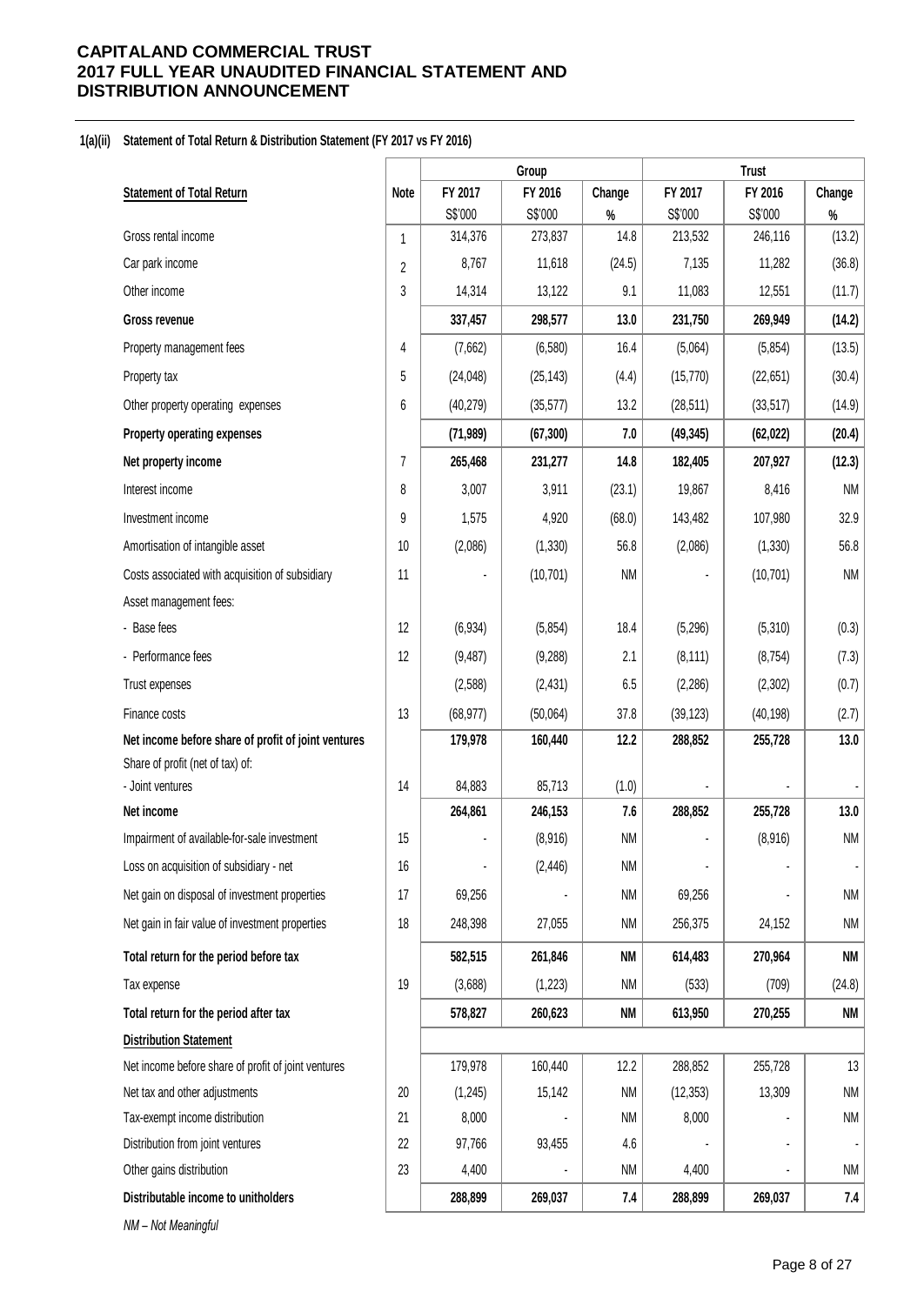Notes:

- (1) At the Trust level, gross rental revenue for FY 2017 was S\$213.5 million, a decrease of S\$32.6 million or 13.2% from FY 2016 due to the divestments of One George Street, Golden Shoe Car Park and Wilkie Edge as well as lower gross rental revenue from other properties except for Capital Tower. However, at the Group level, the consolidation of CapitaGreen's gross rental revenue (S\$85.5 million for full 12 months in FY 2017 versus S\$27.7 million of 4 months from 1 September 2016 to 31 December 2016 in FY 2016) as well as contribution from AST2 (acquired from 1 November 2017) mitigated the decrease in gross rental revenue in FY 2107 vis-à-vis FY 2016.
- (2) Car park income for both the Trust and the Group in FY 2017 were lower as compared with FY 2016 mainly due to the cessation of car park operations at Golden Shoe Car Park in preparation for the redevelopment of the property.
- (3) Other income includes the following:
	- (a) Yield stabilization income from Twenty Anson of S\$2.1 million in FY 2017 (FY 2016: S\$1.3 million).
	- (b) At the Group level, recovery from tenants, licence and other income was higher in FY 2017 versus FY 2016 mainly due to consoliation of tenant recoveries from CapitaGreen (12 months in FY 2017 versus 4 months in FY 2016) and tenant recoveries from AST2 (2 months in FY 2017 versus nil in FY 2016). At the Trust level, FY 2017 was lower due to the divestments of properties.
- (4) Lower property management fees at the Trust level was due mainly to lower net property income arising from the divestments. At the Group level, consolidation of full 12 months property management fees of MSO Trust's (FY 2016: four months with effect from 1 September 2016) as well as AST2's property management fees (with effect from 1 November 2017) had contributed to the increase in property management fees for FY 2017 visà-vis FY 2016.
- (5) Lower property tax at the Trust level was due mainly to the divestments as well as lower annual values assessed by the Inland Revenue Authority of Singapore. At the Group level, consolidation of full 12 months property tax of MSO Trust's (FY 2016: four months with effect from 1 September 2016) as well as AST2's property tax (with effect from 1 November 2017) partially offset the decrease.
- (6) At the Group level, the increase in other property operating expenses for FY 2017 vis-à-vis FY 2016 was mainly due to the consolidation of CapitaGreen's 12 months property operating expenses (FY 2016: four months with effect from 1 September 2016). At the Trust, the decrease in property operating expenses for FY 2017 was due to the divestments of properties.
- (7) The following items have been included in arriving at net property income:

|         | Group   |        |         | <b>Trust</b> |                  |
|---------|---------|--------|---------|--------------|------------------|
| FY 2017 | FY 2016 | Change | FY 2017 | FY 2016      | Change           |
| S\$'000 | S\$'000 | $\%$   | S\$'000 | S\$'000      | %                |
| 5,501   | 1,891   | NMI    | 1,532   | 1,475        | 3.9 <sub>l</sub> |

Depreciation and amortisation of lease incentives <sup>(7a)</sup>

- (7a) Higher depreciation and amortisation of lease incentives in FY 2017 for the Group was due to consolidation of CapitaGreen for the full year while FY 2016 had included only four months of CapitaGreen's expenses.
- (8) Interest income includes the following:

|                                             | Group   |         |           | <b>Trust</b> |         |        |  |
|---------------------------------------------|---------|---------|-----------|--------------|---------|--------|--|
|                                             | FY 2017 | FY 2016 | Change    | FY 2017      | FY 2016 | Change |  |
|                                             | S\$'000 | S\$'000 | $\%$      | S\$'000      | S\$'000 | $\%$   |  |
| Interest income from cash balance (8a)      | 2,581   | 632     | <b>NM</b> | 2,441        | 504     | NM     |  |
| Interest income from unitholder's loan (8b) | 426     | 3,279   | (87.0)    | 17,426       | 7,912   | NM     |  |
| Total                                       | 3,007   | 3,911   | (23.1)    | 19,867       | 8,416   | NM     |  |

- (8a) The increase in interest income from cash balance was due to higher average cash balance held during FY 2017 compared with FY 2016.
- (8b) At the Trust level, the increase in interest income in FY 2017 from FY 2016 was due to more unitholder's loans extended to MSO Trust, AST2 Co., GOT and GSRT. At the Group level, interest income from unitholder's loans to MSO Trust was eliminated when MSO Trust became a wholly owned subsidiary of CCT from 1 September 2016, which explained the drop in interest income from unitholders' loans in FY 2017 from FY 2016.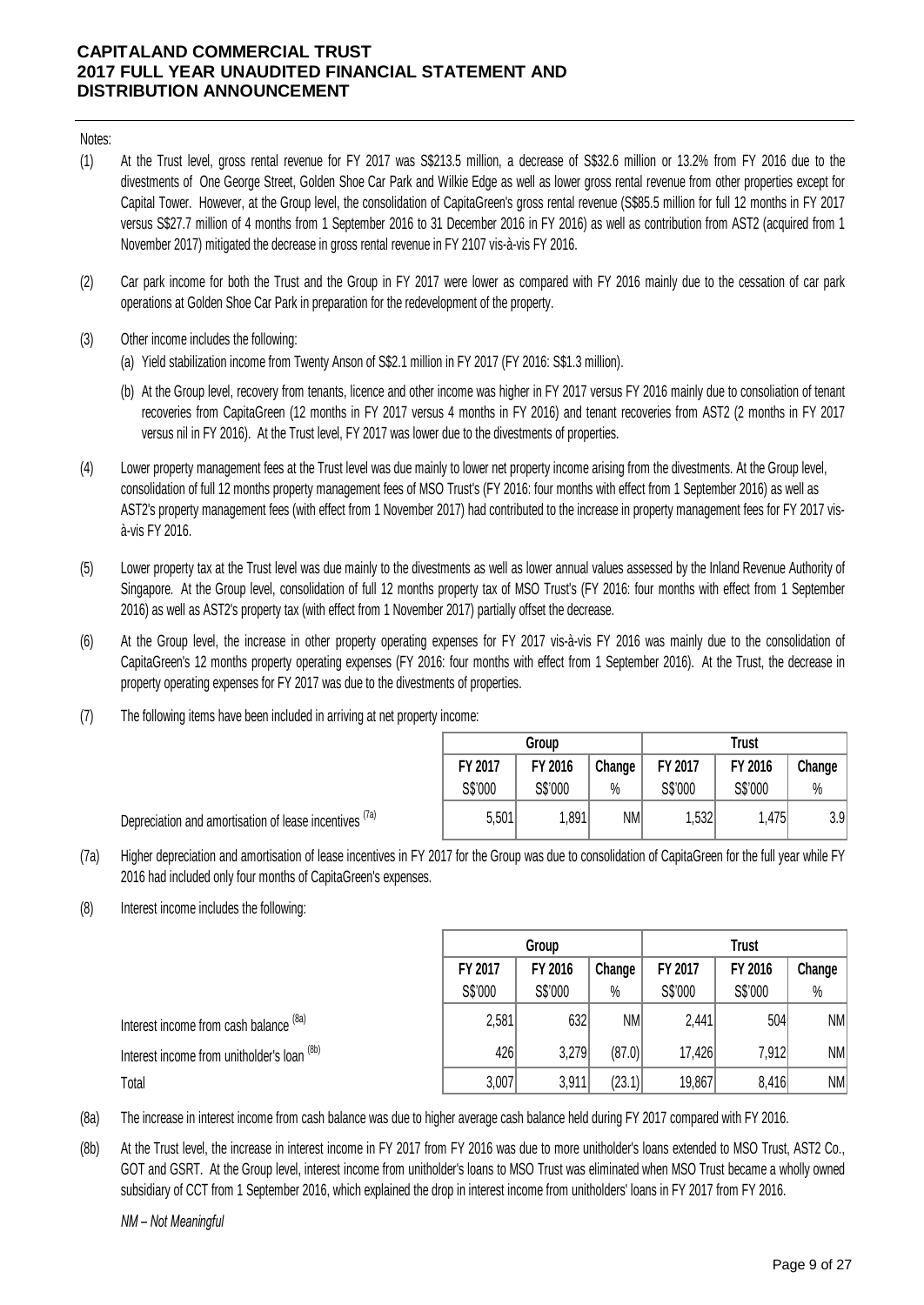- (9) At the Trust level, the increase in investment income was primarily due to S\$13.8 million dividends received from FirstOffice Pte. Ltd. ("FOPL") which previously held Twenty Anson, higher distribution from MSO Trust (FY 2017: S\$30.3 million versus FY 2016: S\$11.6 million), distribution income (19 June 2017 to 31 December 2017) from CCT's 50.0% interest in OGS LLP of S\$6.8 million (FY 2016: Nil) and distribution from CCT's 60.0% interest in RCS Trust. At the Group level, it relates to distribution received from MQREIT. FY 2016 investment income was higher due to an advance distribution from MQREIT.
- (10) This relates to the amortisation of yield stabilization sum in relation to Twenty Anson.
- (11) In FY 2016, this relates mainly to the acquisition fees incurred for the purchase of 60.0% interest in MSO Trust.
- $(12)$ At the Trust level, lower asset management fees in FY 2017 versus FY 2016 was due to divestments of properties. At the Group level, higher asset management fees for FY 2017 compared to FY 2016 was due to consolidation of full twelve months of MSO Trust's asset management fees in FY 2017 (FY 2016: four months from 1 September 2016).
- (13) Finance costs include the following:

|                                    |         | Group   |        |         | <b>Trust</b> |        |
|------------------------------------|---------|---------|--------|---------|--------------|--------|
|                                    | FY 2017 | FY 2016 | Change | FY 2017 | FY 2016      | Change |
|                                    | S\$'000 | S\$'000 | $\%$   | S\$'000 | S\$'000      | $\%$   |
| Interest cost <sup>(13a)</sup>     | 65,127  | 45,070  | 44.5   | 36,248  | 35,571       | 1.9    |
| Amortisation and transaction costs | 3,850   | 4,994   | (22.9) | 2,875   | 4,627        | (37.9) |
| Total                              | 68,977  | 50,064  | 37.8   | 39,123  | 40,198       | (2.7)  |

(13a) The increase in interest costs at the Group level was due to consolidation of MSO Trust's interest cost (full twelve months in FY 2017 as compared with four months in FY 2016). Amortization and transaction costs were lower due to lower transactions costs incurred for the borrowings.

(14) In FY 2017, the share of profit of joint ventures relates to profits for RCS Trust (CCT's 60.0% interest), OGS LLP (CCT's 50.0% interest with effect from 19 June 2017), GOT (CCT's 45.0% interest) and GSRT (CCT's 45.0% interest) (with effect from 13 July 2017 for both GOT and GSRT). In FY 2016, it relates to share of profits of RCS Trust (CCT's 60.0% interest) and MSO Trust (CCT's 40.0% interest up to 31 August 2016). Summary of the share of results of joint ventures, based on CCT's respective share of interest in the joint ventures, are as follows:

|                                                           | For Information only |           |        |  |  |
|-----------------------------------------------------------|----------------------|-----------|--------|--|--|
|                                                           |                      | Group     |        |  |  |
|                                                           | FY 2017              | Change    |        |  |  |
|                                                           | S\$'000              | S\$'000   | $\%$   |  |  |
| Gross revenue                                             | 151,356              | 160,686   | (5.8)  |  |  |
| Property operating expenses                               | (36,020)             | (39,900)  | (9.7)  |  |  |
| Net property income                                       | 115,336              | 120,786   | (4.5)  |  |  |
| Finance costs                                             | (17, 703)            | (28, 350) | (37.6) |  |  |
| Net change in fair value of investment properties         | (2,373)              | 3,333     | NM     |  |  |
| Trust and other expenses                                  | (10, 377)            | (10,056)  | 3.2    |  |  |
| Net profit of joint ventures (after tax) <sup>(14a)</sup> | 84,883               | 85,713    | (1.0)  |  |  |

(14a) Lower net profits of joint ventures was primarily due to consolidation of MSO Trust to CCT Group for FY 2017 while in FY 2016, 40.0% of MSO Trust was accounted under share of profits of joint ventures, albeit the impact was mitigated by CCT's 50.0% share of profits of OGS LLP.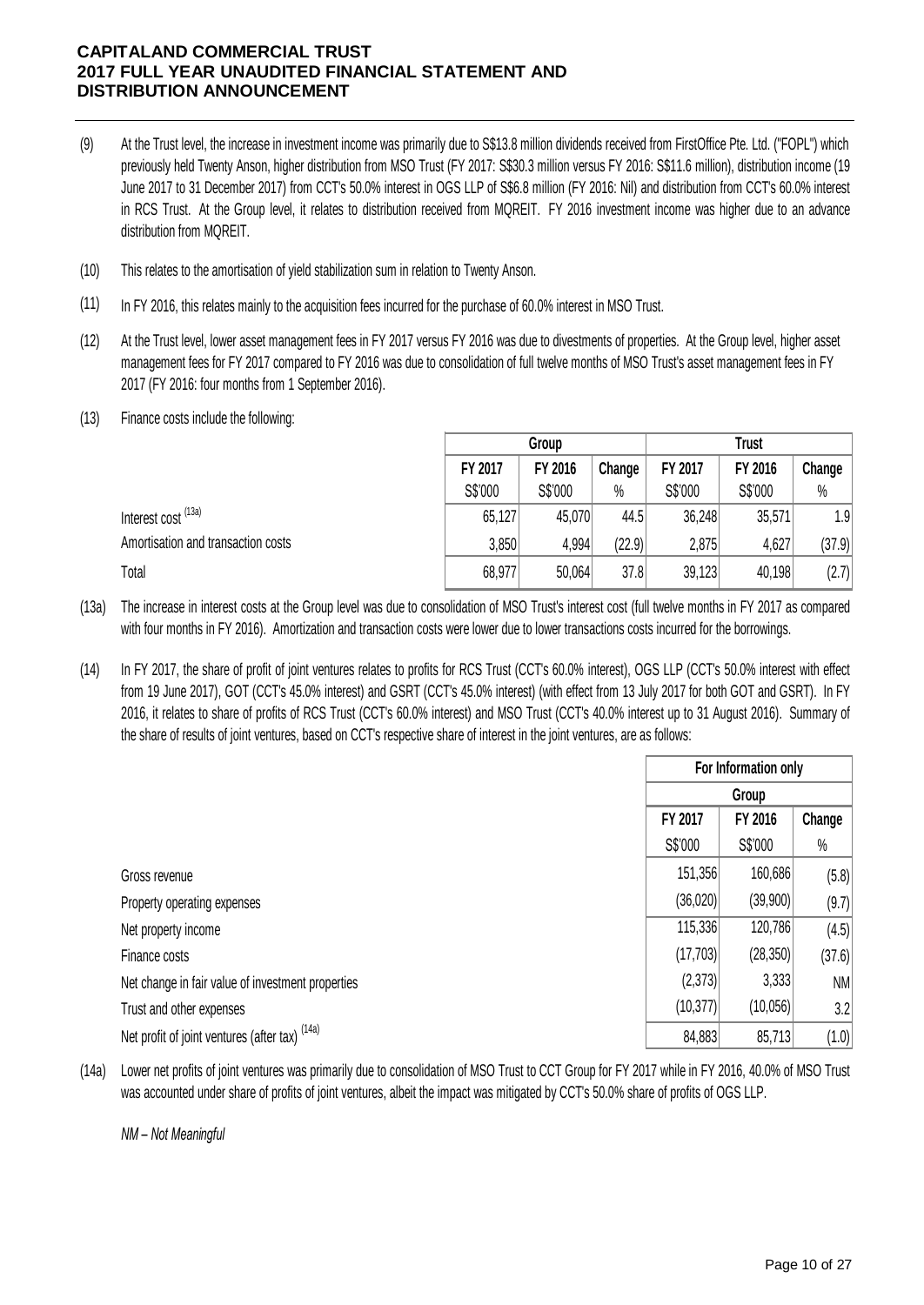- (15) This relates to the impairment loss of MQREIT accounted in FY 2016.
- (16) This relates to the net loss recognised in FY 2016 in relation to the acquisition of 60.0% interest in MSO Trust.
- (17) This relates mainly to the divestment gain of Wilkie Edge.
- (18) This relates to the net increase in property values as at 31 December 2017 based on valuations over its carrying values as well as fair value gain in Golden Shoe Car Park recognised prior to the divestment of the property to GOT and GSRT.
- (19) For FY 2017, at the Trust level, this relates to the provision of income tax on interest income earned from unitholder's loan and yield stablization income for Tweny Anson. At the Group level, it had included income tax for AST2 Co.. For FY 2016, at the Trust level, it relates to tax on distribution from MQREIT and yield stabilization income for Twenty Anson and at the Group level, it had included income tax of MSO Trust.
- (20) Included in net tax and other adjustments are the following:

|                                                               |          | Group    |        |           | <b>Trust</b> |        |  |  |
|---------------------------------------------------------------|----------|----------|--------|-----------|--------------|--------|--|--|
|                                                               | FY 2017  | FY 2016  | Change | FY 2017   | FY 2016      | Change |  |  |
|                                                               | S\$'000  | S\$'000  | $\%$   | S\$'000   | S\$'000      | $\%$   |  |  |
| Asset management fee paid and payable in Units                | 2,070    | 3,713    | (44.2) | 2,070     | 3,713        | (44.2) |  |  |
| Trustee's fees                                                | 890      | 708      | 25.7   | 683       | 687          | (0.6)  |  |  |
| Amortisation and transaction costs (Finance) <sup>(20a)</sup> | 3,850    | 4,994    | (22.9) | 2,875     | 4,627        | (37.9) |  |  |
| Costs associated with acquisition of subsidiary               |          | 10,701   | NM     |           | 10,701       | NM     |  |  |
| Net profits from subsidiaries <sup>(20b)</sup>                | (8, 224) | (89)     | NM     |           |              | NM     |  |  |
| Temporary differences and other items <sup>(20c)</sup>        | 169      | (4, 885) | NM     | (17, 981) | (6, 419)     | NM     |  |  |
| Total                                                         | (1, 245) | 15,142   | NM     | (12, 353) | 13,309       | NM     |  |  |

(20a) This relates to amortisation of upfront fees and transaction costs incurred on bank borrowings. The fees was lower in FY 2017 due to lower amortisation and transaction costs incurred.

- (20b) For FY 2017, this relates mainly to profits from AST2 Co. which holds AST2 with effect from 1 November 2017.
- (20c) Included in temporary differences and other items were tax-exempt income retained by CCT. In FY 2017, it included dividend from FOPL, Twenty Anson's yield stabilization sum and MQREIT's net tax-exempt income (FY 2016: net tax-exempt income from MQREIT and Twenty Anson's yield stabilization sum). The amount was retained for anticipated capital expenditure and/or distribution to unitholders.
- (21) This relates to the release of S\$8.0 million tax-exempt income.
- (22) For FY 2017 it relates to distribution income from RCS Trust (CCT's 60.0% interest) and OGS LLP (CCT's 50.0% interest). For FY 2016, it relates to distribution income from RCS Trust (CCT's 60.0% interest) and MSO Trust (CCT's 40.0% interest until 31 August 2016).
- Other gains distribution relates to a top-up for the loss of distributable income arising from the divestments of One George Street (50.0% interest) and Wilkie Edge. (23)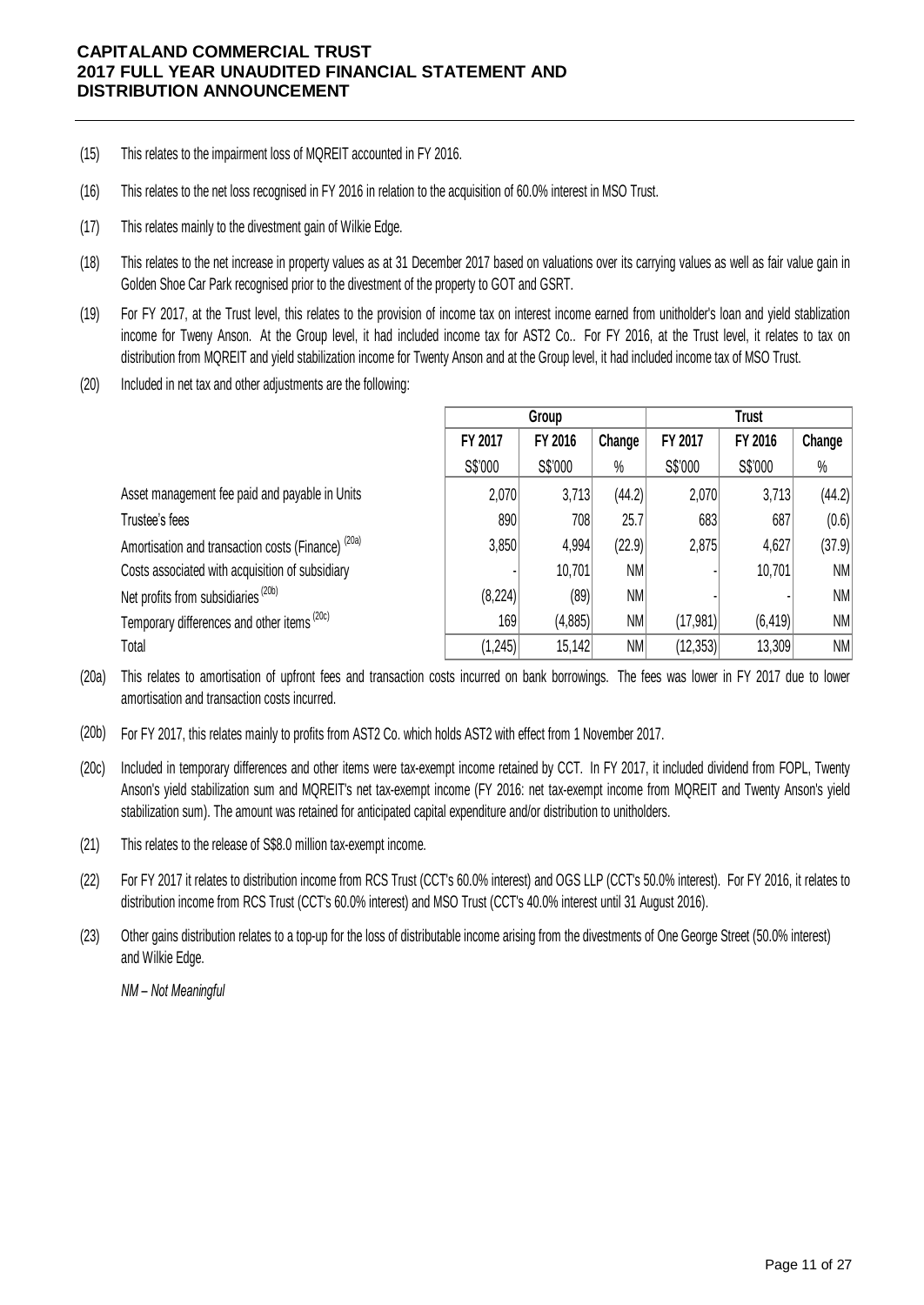#### **1(b)(i) Statement of Financial Position as at 31 Decemberr 2017 vs 31 December 2016**

|                                          |                |             | Group       |                |                | <b>Trust</b> |           |
|------------------------------------------|----------------|-------------|-------------|----------------|----------------|--------------|-----------|
|                                          | <b>Note</b>    | 31 Dec 2017 | 31 Dec 2016 | Change         | 31 Dec 2017    | 31 Dec 2016  | Change    |
|                                          |                | S\$'000     | S\$'000     | $\%$           | S\$'000        | S\$'000      | $\%$      |
| Non-current assets                       |                |             |             |                |                |              |           |
| Plant and equipment                      |                | 1,002       | 1,439       | (30.4)         | 980            | 1,384        | (29.2)    |
| Investment properties                    | 1              | 7,408,000   | 6,590,500   | 12.4           | 3,698,000      | 4,987,500    | (25.9)    |
| Interest in subsidiaries                 | $\overline{2}$ |             |             | $\blacksquare$ | 2,827,171      | 718,043      | <b>NM</b> |
| Available-for-sale investment            | 3              | 47,533      | 44,834      | 6.0            | 47,533         | 44,834       | 6.0       |
| Interest in joint ventures               | 4              | 1,732,140   | 1,189,793   | 45.6           | 1,420,289      | 864,393      | 64.3      |
| Intangible asset                         | 5              |             | 2,086       | <b>NM</b>      | ä,             | 2,086        | <b>NM</b> |
| Financial derivatives                    | 6              |             | 20,624      | <b>NM</b>      | ä,             | 17,405       | <b>NM</b> |
| <b>Total non-current assets</b>          |                | 9,188,675   | 7,849,276   | 17.1           | 7,993,973      | 6,635,645    | 20.5      |
| <b>Current assets</b>                    |                |             |             |                |                |              |           |
| Trade and other receivables              |                | 42,746      | 41,636      | 2.7            | 49,011         | 48,574       | 0.9       |
| Cash and cash equivalents                |                | 122,581     | 159,962     | (23.4)         | 72,346         | 131,537      | (45.0)    |
| Financial derivatives                    | 6              |             | 257         | <b>NM</b>      |                | 257          | <b>NM</b> |
| <b>Total current assets</b>              |                | 165,327     | 201,855     | (18.1)         | 121,357        | 180,368      | (32.7)    |
| <b>Total assets</b>                      | 7              | 9,354,002   | 8,051,131   | 16.2           | 8,115,330      | 6,816,013    | 19.1      |
| <b>Current liabilities</b>               |                |             |             |                |                |              |           |
| Trade and other payables                 |                | 90,293      | 52,786      | 71.1           | 226,571        | 202,800      | 11.7      |
| Current portion of security deposits     |                | 4,002       | 8,413       | (52.4)         | 2,545          | 8,413        | (69.7)    |
| Convertible bonds                        | 8              |             | 173,450     | <b>NM</b>      | $\blacksquare$ | 173,450      | <b>NM</b> |
| Financial derivatives                    | 6              | 81          |             | <b>NM</b>      | 81             |              | <b>NM</b> |
| Current tax payable                      |                | 3,187       | 1,506       | <b>NM</b>      | 379            | 226          | 67.7      |
| <b>Total current liabilities</b>         |                | 97,563      | 236,155     | (58.7)         | 229,576        | 384,889      | (40.4)    |
| Non-current liabilities                  |                |             |             |                |                |              |           |
| Non-current portion of security deposits |                | 66,404      | 52,397      | 26.7           | 21,694         | 32,627       | (33.5)    |
| Interest-bearing liabilities             | 9              | 2,720,208   | 2,457,182   | 10.7           | 1,832,818      | 1,570,692    | 16.7      |
| Financial derivatives                    | 6              | 52,904      | 26,855      | 97.0           | 37,476         | 21,262       | 76.3      |
| <b>Total non-current liabilities</b>     |                | 2,839,516   | 2,536,434   | 11.9           | 1,891,988      | 1,624,581    | 16.5      |
| <b>Total liabilities</b>                 |                | 2,937,079   | 2,772,589   | 5.9            | 2,121,564      | 2,009,470    | 5.6       |
| Net assets                               |                | 6,416,923   | 5,278,542   | 21.6           | 5,993,766      | 4,806,543    | 24.7      |
| Unitholders' funds                       |                | 6,416,923   | 5,278,542   | 21.6           | 5,993,766      | 4,806,543    | 24.7      |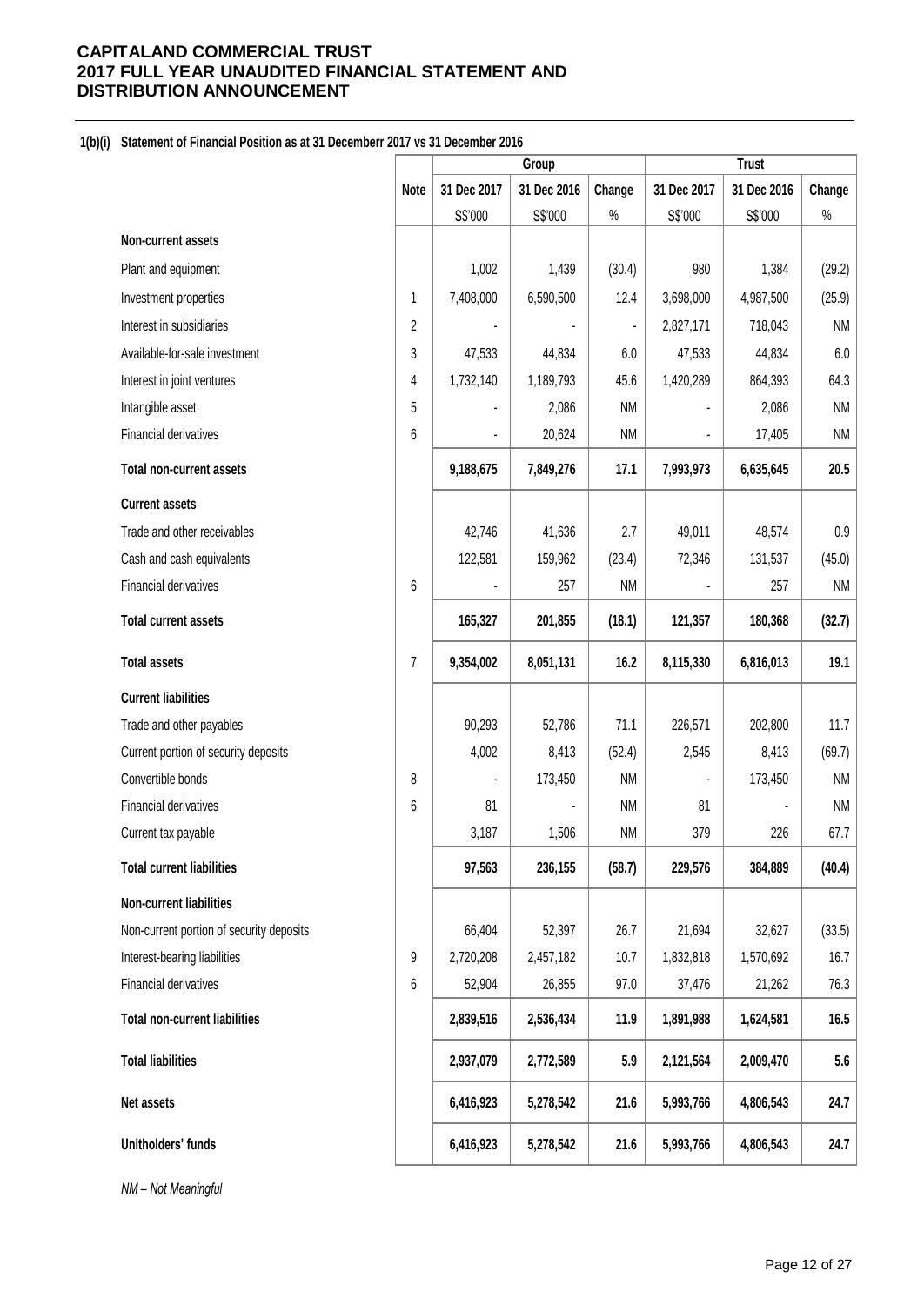Notes:

- (1) At the Group level, investment properties as at 31 December 2017 increased as compared to 31 December 2016 due to the acquisition of AST2 property, albeit the increase was partially offset by divestments as follows:
	- (a) Divestment of One George Street on 19 June 2017 to OGS LLP, in which CCT has a 50.0% interest;
	- (b) Divestment of Golden Shoe Car Park on 12 July 2017 to sub-trusts GOT and GSRT in which CCT has 45.0% interest; and
	- (c) Divestment of Wilkie Edge on 11 September 2017.

At the Trust level, investment properties dropped due to the divestments.

- (2) Interest in subsidiaries as at 31 December 2017 relates to cost of investments in CCT MTN Pte. Ltd., FOPL, MSO Trust and MVKimi (BVI) Limited, the holding company of Asia Square Tower 2 Pte. Ltd. ("AST2 Co.") which in turn holds AST2. (31 December 2016: CCT MTN Pte. Ltd., FOPL and MSO Trust). It also included unitholder's loan granted by the Trust to MSO Trust and AST2 Co..
- (3) This relates to CCT's 11.0% stake in MQREIT. The increase was due to higher trading price of MQREIT as well as strengthening of the Malaysian Ringgit against the Singapore Dollar.
- (4) This relates to CCT's 60.0% interest in RCS Trust, CCT's 50.0% interest in OGS LLP (which holds One George Street) as well as CCT's 45.0% interest in GOT and GSRT (including unitholder's loan), as at 31 December 2017 (31 December 2016: relates to CCT's 60.0% interest in RCS Trust).
- (5) This relates to the yield stabilization sum for Twenty Anson as at 31 December 2016. The yield stabilization sum was fully amortised as at 31 December 2017.
- (6) This relates to the fair values of cross currency swaps and/or interest rate swaps.
- (7) Total assets were S\$9,354.0 million as at 31 December 2017 (31 December 2016: S\$8,051.1 million). Total deposited property value, including RCS Trust (CCT's 60.0% interest) and OGS LLP (CCT's 50.0% interest) as well as GOT and GSRT (CCT's 45.0% interest) as at 31 December 2017 were S\$10,761.0 million (31 December 2016: S\$8,766.4 million).
- (8) Balance as at 31 December 2016 relates to liability component of convertible bonds due in 2017, with notional principal amount S\$175.0 million. The S\$175.0 million convertible bonds were fully converted to 122.7 million Units at the conversion price of S\$1.4265 as at 30 September 2017.
- (9) The interest-bearing liabilities as at 31 December 2017 comprised:
	- (a) Unsecured fixed rate notes totaling S\$225.0 million; JPY24.9 billion and HKD585.0 million (hedged via cross currency swaps to S\$425.8 million);
	- (b) Unsecured bank borrowings of S\$1,207.2 million; and
	- (c) Secured MSO Trust's bank borrowings of S\$890.0 million.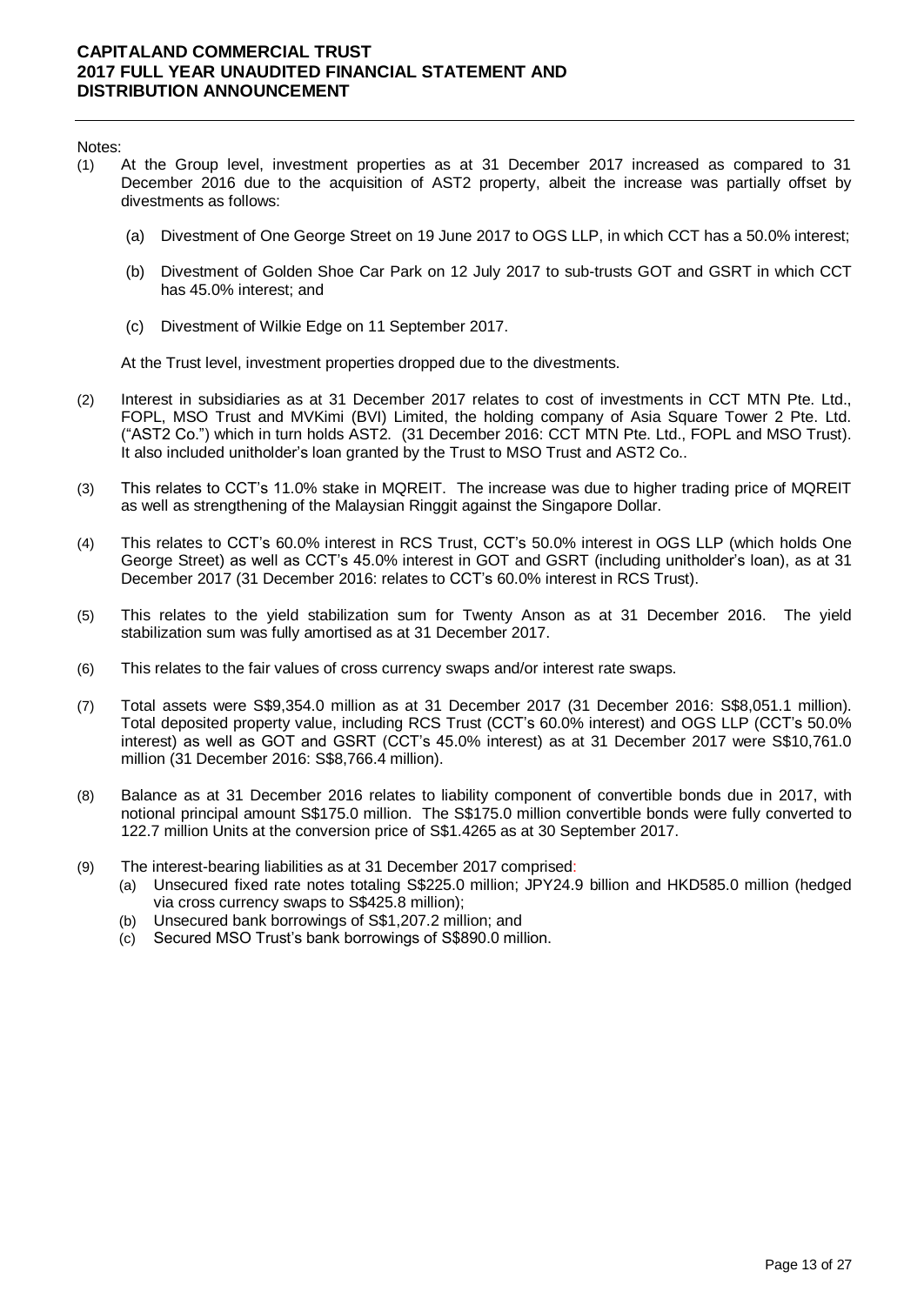#### **1(b)(ii) Aggregate amount of borrowings and debt securities**

|                                                                |                | Group       |           | <b>Trust</b>   |             |           |  |
|----------------------------------------------------------------|----------------|-------------|-----------|----------------|-------------|-----------|--|
|                                                                | 31 Dec 2017    | 31 Dec 2016 | Change    | 31 Dec 2017    | 31 Dec 2016 | Change    |  |
|                                                                | S\$'000        | S\$'000     | $\%$      | S\$'000        | S\$'000     | $\%$      |  |
| <b>Secured borrowings</b>                                      |                |             |           |                |             |           |  |
| Amount repayable after one year (1)                            | 890,000        | 890,000     |           |                |             |           |  |
| Less: Unamortised portion of transactions costs <sup>(1)</sup> | (2,610)        | (3,510)     | (25.6)    |                |             |           |  |
| Net secured borrowings after one year                          | 887,390        | 886,490     | 0.1       | ٠              | ٠           |           |  |
| <b>Unsecured borrowings</b>                                    |                |             |           |                |             |           |  |
| Amount repayable after one year                                | 1,834,975      | 1,572,655   | 16.7      | 1,834,975      | 1,572,655   | 16.7      |  |
| Less: Unamortised portion of transactions costs                | (2, 157)       | (1,963)     | 9.9       | (2, 157)       | (1,963)     | 9.9       |  |
| Net unsecured borrowings after one year                        | 1,832,818      | 1,570,692   | 16.7      | 1,832,818      | 1,570,692   | 16.7      |  |
| Amount repayable within one year                               |                | 173,886     | <b>NM</b> |                | 173,886     | <b>NM</b> |  |
| Less: Unamortised portion of transactions costs                |                | (436)       | <b>NM</b> |                | (436)       | <b>NM</b> |  |
| Net unsecured borrowings within one year                       | $\blacksquare$ | 173,450     | <b>NM</b> | $\blacksquare$ | 173,450     | <b>NM</b> |  |
| <b>Total unsecured borrowings</b>                              | 1,832,818      | 1,744,142   | 5.1       | 1,832,818      | 1,744,142   | 5.1       |  |
| Total secured and unsecured borrowings                         | 2,720,208      | 2,630,632   | 3.4       | 1,832,818      | 1,744,142   | 5.1       |  |

#### Note :

(1) This relates to MSO Trust's borrowings and transactions costs as at 31 December 2017 and 31 December 2016.

#### *For information only*

This relates to CCT's interest in the aggregate external borrowings of its joint ventures, namely RCS Trust (CCT's 60.0% interest), OGS LLP (CCT's *50.0% interest), GOT and GSRT (CCT's 45.0%), which are not included under total borrowings in the statement of financial position of the Group.*

|                                                 | For information only |             |           |  |
|-------------------------------------------------|----------------------|-------------|-----------|--|
|                                                 | 31 Dec 2017          | 31 Dec 2016 | Change    |  |
|                                                 | S\$'000              | S\$'000     | %         |  |
| Secured borrowings <sup>(1)</sup>               |                      |             |           |  |
| Amount repayable after one year                 | 582,500              |             | ΝM        |  |
| Less: Unamortised portion of transactions costs | (3,619)              |             | ΝM        |  |
| Net secured borrowings                          | 578,881              | ۰           | <b>NM</b> |  |
| Unsecured borrowings <sup>(2)</sup>             |                      |             |           |  |
| Amount repayable after one year                 | 528,600              | 660,000     | (19.9)    |  |
| Less: Unamortised portion of transactions costs | (1,033)              | (1,489)     | (30.6)    |  |
| Net repayable after one year                    | 527,567              | 658,511     | (19.9)    |  |
| Amount repayable within one year                | 150,000              |             | ΝM        |  |
| Less: Unamortised portion of transactions costs | (78)                 |             | ΝM        |  |
| Net repayable within one year                   | 149,922              |             | <b>NM</b> |  |
| Net unsecured borrowings                        | 677,489              | 658,511     | 2.9       |  |
| Total secured and unsecured borrowings          | 1,256,370            | 658,511     | 90.8      |  |

*Notes :*

*(1) Secured borrowings relate to CCT's 50.0% of OGS LLP's and CCT's 45.0% of GOT's and GSRT's borrowings and transactions costs as at 31 December 2017.* 

*(2) Unsecured borrowings relate to CCT's 60.0% of RCS Trust's borrowings and transactions costs as at 31 December 2017 and 31 December 2016.*

*NM: Not meaningful*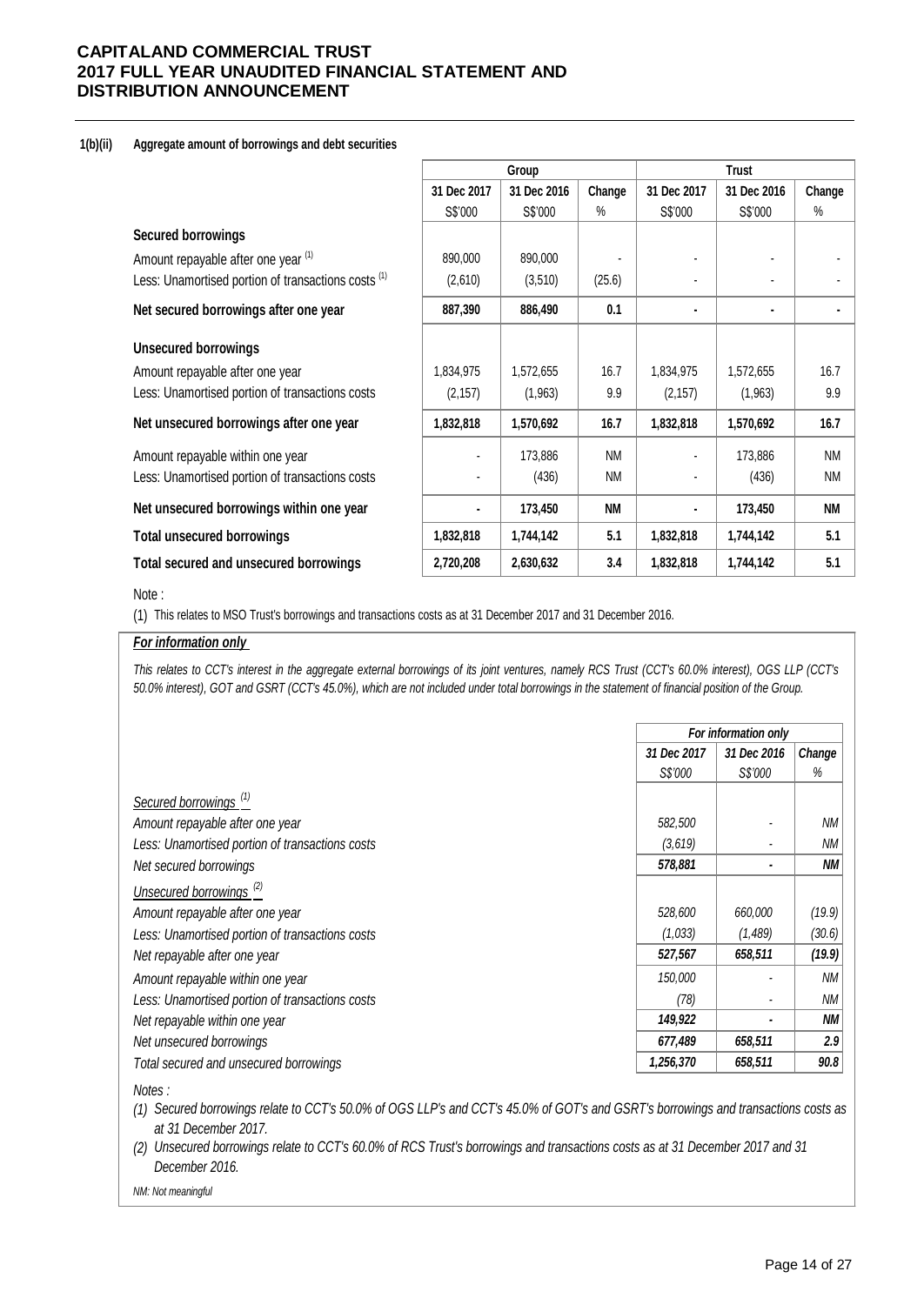#### **1(c)(i) Statement of Cash Flow (4Q 2017 vs 4Q 2016)**

|                                                          |             |               | Group     |
|----------------------------------------------------------|-------------|---------------|-----------|
|                                                          |             | 4Q 2017       | 4Q 2016   |
|                                                          | <b>Note</b> | S\$'000       | S\$'000   |
| <b>Operating activities</b>                              |             |               |           |
| Total return for the period before tax                   |             | 37,036        | 74,334    |
| <b>Adjustments for:</b>                                  |             |               |           |
| Share of profit of joint ventures                        |             | (15, 564)     | (7, 403)  |
| Amortisation of lease incentives                         |             | 1,226         | 569       |
| Amortisation of intangible asset                         |             |               | 561       |
| Depreciation of plant and equipment                      |             | 52            | 94        |
| Finance costs                                            |             | 18,639        | 18,579    |
| Interest income                                          |             | (1,469)       | (235)     |
| Loss on disposal of plant and equipment                  |             |               |           |
| Asset management fees paid and payable in Units          |             | 32            | 934       |
| Net loss / (gain) in fair value of investment properties |             | 24,376        | (18, 412) |
| Net loss on disposal of investment properties            |             | 90            |           |
| Distribution from available-for-sale investment          |             |               | (1, 551)  |
| Gain on acquisition of subsidiary - net                  |             |               | (116)     |
| Costs associated with acquisition of subsidiary          |             |               | (234)     |
| Operating income before working capital changes          |             | 64,418        | 67,121    |
| Changes in working capital                               |             |               |           |
| Trade and other receivables                              |             | 39,795        | (4,740)   |
| Trade and other payables                                 |             | 6,563         | 27,321    |
| Security deposits                                        |             | 693           | 1,653     |
| Cash generated from operating activities                 |             | 111,469       | 91,355    |
| Tax expenses paid                                        |             | (3)           |           |
| Net cash from operating activities                       |             | 111,466       | 91,355    |
| <b>Investing activities</b>                              |             |               |           |
| Capital expenditure on investment properties             |             | (877)         | (14, 874) |
| Purchase of plant and equipment                          |             | (2)           | (2)       |
| Acquisition of subsidiary, net of cash acquired          | 1           | (2,067,192)   |           |
| Divestment of investment properties                      |             | (46)          |           |
| Distribution received from available-for-sale investment |             |               | 1,551     |
| Distributions received from joint ventures               |             | 26,591        | 22,809    |
| Interest income received                                 |             | 1,469         | 116       |
| Acquisition of subsidiary                                |             |               | (14, 626) |
| Loan to joint ventures                                   |             | (147,600)     |           |
| Net cash used in investing activities                    |             | (2, 187, 657) | (5,026)   |
| <b>Financing activities</b>                              |             |               |           |
| Interest paid                                            |             | (21, 412)     | (43, 870) |
| Payment of transaction costs related to borrowings       |             | (1,598)       |           |
| Distribution to unitholders                              |             | (7, 332)      | (6, 425)  |
| Proceeds from rights issue                               | 2           | 689,454       |           |
| Proceeds from interest-bearing liabilities               | 3           | 1,207,187     | 14,600    |
| Repayment of interest-bearing liabilities                | 4           | (525,000)     |           |
| Net cash from / (used in) financing activities           |             | 1,341,299     | (35, 695) |
| Net (decrease) / increase in cash and cash equivalents   |             | (734, 892)    | 50,634    |
| Cash and cash equivalents at beginning of period         |             | 857,473       | 109,328   |
| Cash and cash equivalents at end of period               |             | 122,581       | 159,962   |
|                                                          |             |               |           |

Notes:

1) This relates to acquisition of Asia Square Tower 2.<br>2) This relates to the proceeds from the equity issuar 2) This relates to the proceeds from the equity issuance exercise whereby 513.5 million CCT Units were issued at the price of S\$1.363 on 26 October 2017 ("Rights issue").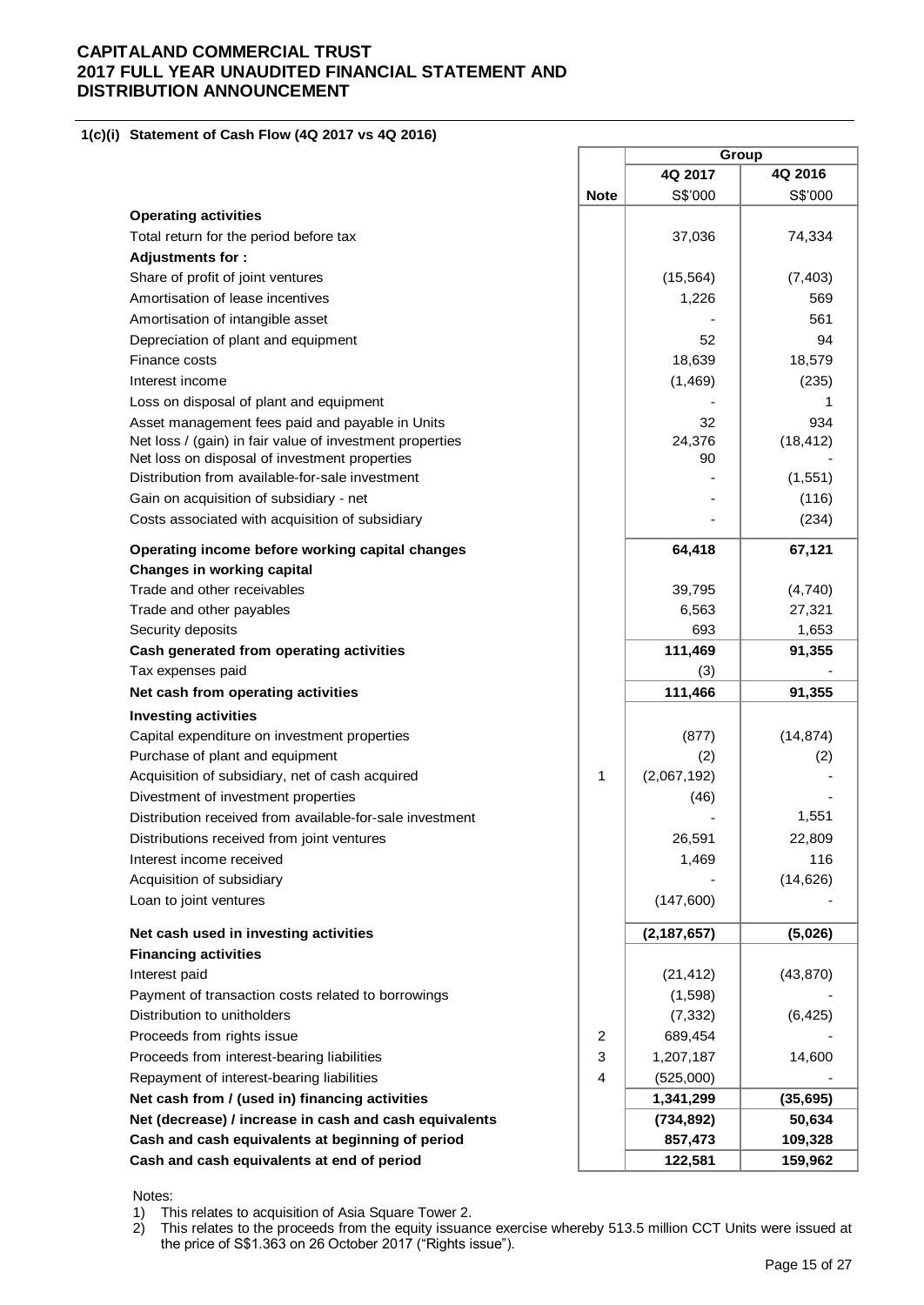3) This relates to the proceeds from CCT's bank borrowings.

4) This relates to the repayment of CCT's bank borrowings.

#### **1(c)(ii) Statement of Cash Flow (FY 2017 vs FY 2016)**

|                                                          |                | Group       |            |  |
|----------------------------------------------------------|----------------|-------------|------------|--|
|                                                          | <b>Note</b>    | FY 2017     | FY 2016    |  |
|                                                          |                | S\$'000     | S\$'000    |  |
| <b>Operating activities</b>                              |                |             |            |  |
| Total return for the period before tax                   |                | 582,515     | 261,846    |  |
| <b>Adjustments for:</b>                                  |                |             |            |  |
| Share of profit of joint ventures                        |                | (84, 883)   | (85, 713)  |  |
| Amortisation of lease incentives                         |                | 5,213       | 1,552      |  |
| Amortisation of intangible asset                         |                | 2,086       | 1,330      |  |
| Depreciation of plant and equipment                      |                | 288         | 339        |  |
| Finance costs                                            |                | 68,977      | 50,064     |  |
| Loss on disposal of plant and equipment                  |                | 168         | 1          |  |
| Interest income                                          |                | (3,007)     | (3,911)    |  |
| Impairment on available-for-sale investment              |                |             | 8,916      |  |
| Asset management fees paid and payable in Units          |                | 2,070       | 3,713      |  |
| Net gain in fair value of investment properties          |                | (248, 398)  | (27, 055)  |  |
| Net gain on disposal of investment properties            |                | (69, 255)   |            |  |
| Distribution from available-for-sale investment          |                | (1, 575)    | (4,920)    |  |
| Loss on acquisition of subsidiary - net                  |                |             | 2,446      |  |
| Costs associated with acquisition of subsidiary          |                |             | 10,701     |  |
| Operating income before working capital changes          |                | 254,199     | 219,309    |  |
| Changes in working capital                               |                |             |            |  |
| Trade and other receivables                              |                | 1,748       | (6, 219)   |  |
| Trade and other payables                                 |                | 8,663       | (11, 817)  |  |
| Security deposits                                        |                | (12, 948)   | 2,111      |  |
| <b>Cash generated from operations</b>                    |                | 251,662     | 203,384    |  |
| Tax expenses paid                                        |                | (872)       | (308)      |  |
| Net cash generated from operating activities             |                | 250,790     | 203,076    |  |
| <b>Investing activities</b>                              |                |             |            |  |
| Capital expenditure on investment properties             |                | (5,017)     | (17, 108)  |  |
| Purchase of plant and equipment                          |                | (263)       | (199)      |  |
| Acquisition of subsidiary, net of cash acquired          | 1              | (2,067,192) |            |  |
| Proceeds from divestment of investment properties        | $\overline{c}$ | 1,230,436   |            |  |
| Distribution received from available-for-sale investment |                | 1,575       | 4,920      |  |
| Distributions received from joint ventures               |                | 94,158      | 90,729     |  |
| Interest income received                                 |                | 3,156       | 19,156     |  |
| Acquisition of subsidiary                                |                |             | (356, 884) |  |
| Loan to joint ventures                                   |                | (158, 850)  |            |  |
| Net cash used in investing activities                    |                | (901, 997)  | (259, 386) |  |
| <b>Financing activities</b>                              |                |             |            |  |
| Interest paid                                            |                | (64, 848)   | (71, 536)  |  |
| Payment of transaction costs related to borrowings       |                | (2,088)     |            |  |
| Distribution to unitholders                              |                | (279, 679)  | (257, 054) |  |
| Proceeds from rights issue                               | 3              | 689,454     |            |  |
| Proceeds from interest-bearing liabilities               | 4              | 1,207,187   | 738,650    |  |
| Repayment of interest-bearing liabilities                | 5              | (936, 200)  | (275,000)  |  |
| Net cash from financing activities                       |                | 613,826     | 135,060    |  |
| Net (decrease) / increase in cash and cash equivalents   |                | (37, 381)   | 78,750     |  |
| Cash and cash equivalents at beginning of the year       |                | 159,962     | 81,212     |  |
| Cash and cash equivalents at end of the year             |                | 122,581     | 159,962    |  |
|                                                          |                |             |            |  |

 $\blacksquare$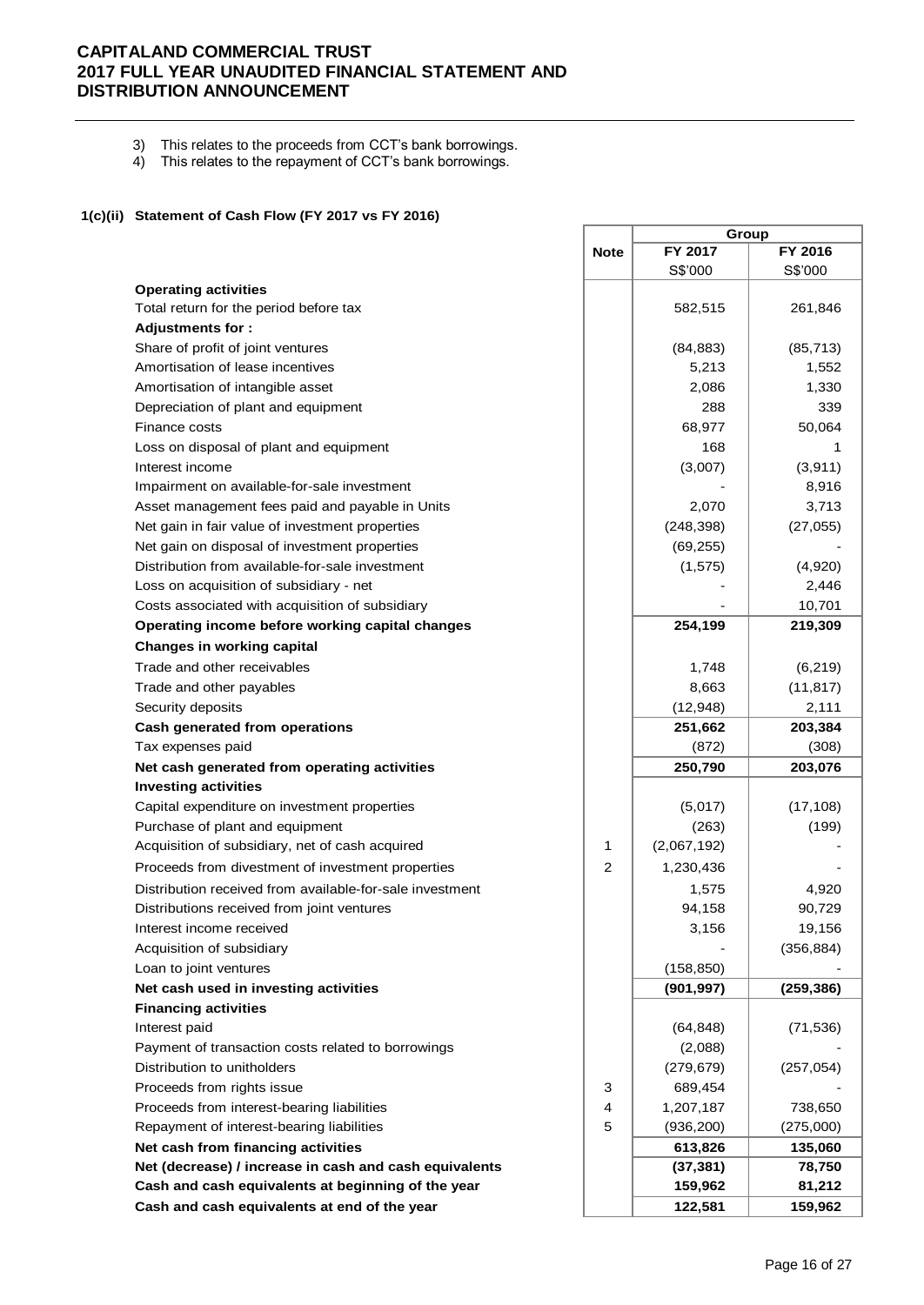# Notes:<br>1)

- 
- 1) This relates to acquisition of Asia Square Tower 2.<br>2) This relates to the proceeds from the divestment of 2) This relates to the proceeds from the divestment of One George Street (50.0%), Golden Shoe Car Park and Wilkie Edge.
- 3) This relates to the proceeds from the Rights issue.
- 4) This relates to the proceeds from CCT's bank borrowings.
- 5) This relates to the repayment of CCT's bank borrowings

#### **1(d)(i) Statement of movement in unitholders' funds (4Q 2017 vs 4Q 2016)**

|                                                                                |             | Group     |           | <b>Trust</b> |           |
|--------------------------------------------------------------------------------|-------------|-----------|-----------|--------------|-----------|
|                                                                                | <b>Note</b> | 4Q 2017   | 4Q 2016   | 4Q 2017      | 4Q 2016   |
|                                                                                |             | S\$'000   | S\$'000   | S\$'000      | S\$'000   |
| Net assets as at beginning of period                                           |             | 5,692,688 | 5,176,634 | 5,242,826    | 4,711,322 |
| <b>Operations</b>                                                              |             |           |           |              |           |
| Total return for the period                                                    |             | 33,860    | 73,502    | 62,629       | 88,292    |
| Unitholders' transactions                                                      |             |           |           |              |           |
| Creation of units:                                                             |             |           |           |              |           |
| - Units issued in respect of RCS Trust's asset management fees                 |             | 1,243     | 1,205     | 1,243        | 1,205     |
| - Asset management fee paid and payable in Units                               |             | 32        | 1,240     | 32           | 1,240     |
| - Divestment fees paid in Units                                                |             | 362       |           | 362          |           |
| - Rights issue                                                                 |             | 699,955   |           | 699,955      |           |
| Net increase in net assets resulting from unitholders' transactions            |             | 701,592   | 2,445     | 701,592      | 2,445     |
| <b>Movement in reserves</b>                                                    |             |           |           |              |           |
| - Available-for-sale reserves                                                  | 1           | (122)     | (4,253)   | (122)        | (4,253)   |
| - Capital reserves                                                             | 2           | (10, 502) |           | (10, 502)    |           |
| - Hedging reserves                                                             | 3           | (593)     | 30,214    | (2,657)      | 8,737     |
| Net (decrease) / increase in net assets resulting from movement in<br>reserves |             | (11, 217) | 25,961    | (13, 281)    | 4,484     |
| Net increase in net assets                                                     |             | 724,235   | 101,908   | 750,940      | 95,221    |
| Net assets as at end of the period                                             |             | 6,416,923 | 5,278,542 | 5,993,766    | 4,806,543 |

Notes:

(1) This relates to marked to market movement of MQREIT.

(2) The movement in capital reserves relates to the related transaction cost incurred for the Rights issue.

(3) The movement in hedging reserves for the Trust relates to the fair value changes of the cross currency and interest rate swaps and the revaluation of JPY and HKD notes. Included in movement for the Group was the subsidiary's (MSO Trust) and the Group's share of movement in hedging reserves of the joint ventures (RCS Trust, GOT and GSRT).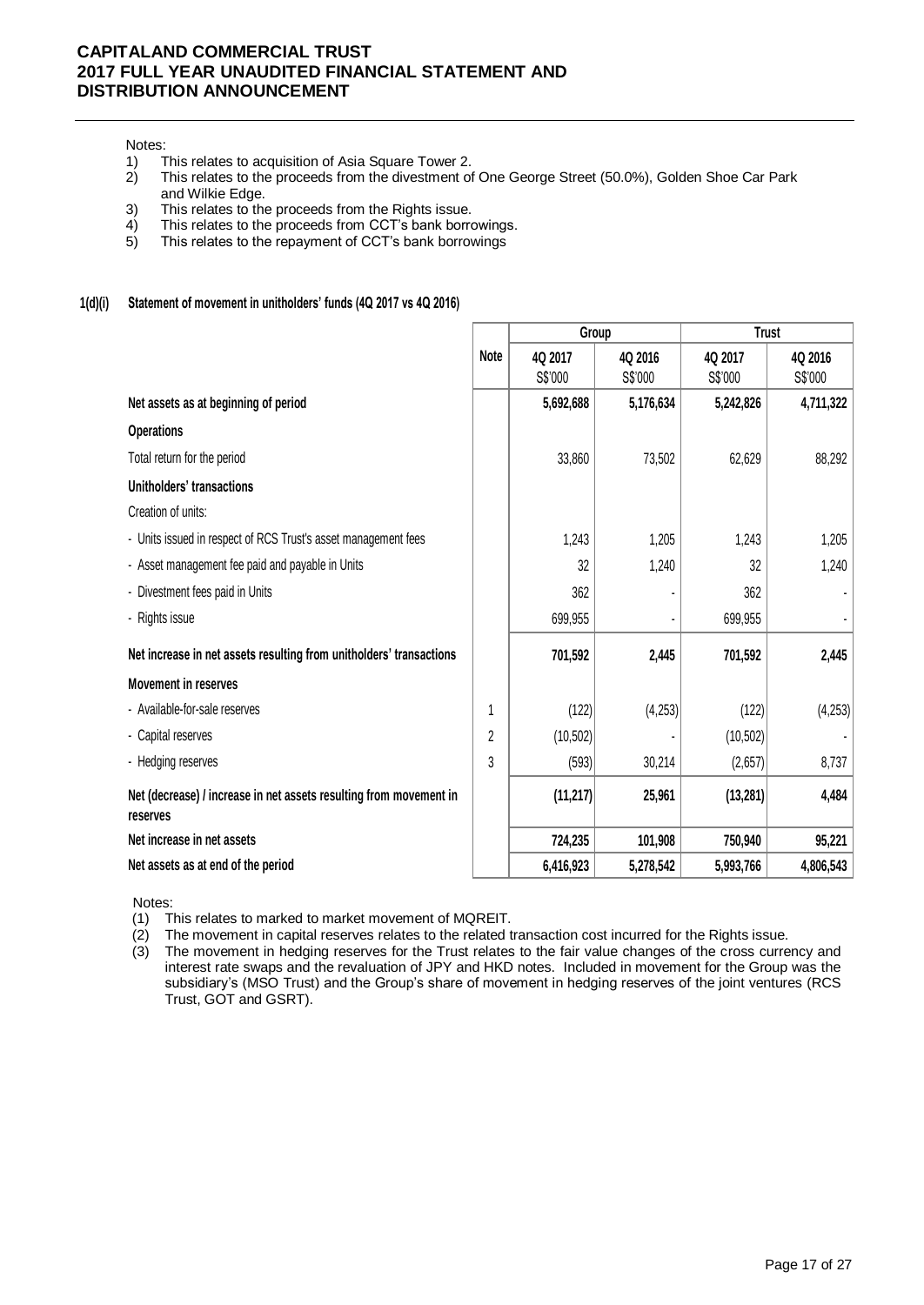#### **1(d)(ii) Statement of movement in unitholders' funds (FY 2017 vs FY 2016)**

|                                                                                     |                | Group      |            | <b>Trust</b> |            |
|-------------------------------------------------------------------------------------|----------------|------------|------------|--------------|------------|
|                                                                                     | <b>Note</b>    | FY 2017    | FY 2016    | FY 2017      | FY 2016    |
|                                                                                     |                | S\$'000    | S\$'000    | S\$'000      | S\$'000    |
| Net assets as at beginning of the year                                              |                | 5,278,542  | 5,234,136  | 4,806,543    | 4,770,343  |
| <b>Operations</b>                                                                   |                |            |            |              |            |
| Total return for the period                                                         |                | 578,827    | 260,623    | 613,950      | 270,255    |
| Unitholders' transactions                                                           |                |            |            |              |            |
| Creation of new units:                                                              |                |            |            |              |            |
| - Units issued in respect of RCS Trust's asset management fees                      |                | 9,068      | 5,813      | 9,068        | 5,813      |
| - Asset management fee paid and payable in Units                                    |                | 2,070      | 4,680      | 2,070        | 4,680      |
| - Divestment / acquisition fees paid in Units                                       |                | 362        | 8,003      | 362          | 8,003      |
| - Conversion of convertible bonds                                                   |                | 181,938    |            | 181,938      |            |
| - Rights issue                                                                      |                | 699,955    |            | 699,955      |            |
| Distributions to unitholders                                                        |                | (279, 679) | (257, 054) | (279, 679)   | (257, 054) |
| Net increase / (decrease) in net assets resulting from unitholders'<br>transactions |                | 613,714    | (238, 558) | 613,714      | (238, 558) |
| <b>Movement in reserves</b>                                                         |                |            |            |              |            |
| - Available-for-sale reserves                                                       | 1              | 2,699      | 12,129     | 2,699        | 12,129     |
| - Capital reserves                                                                  | $\overline{2}$ | (17, 851)  |            | (17, 851)    |            |
| - Hedging reserves                                                                  | 3              | (39,008)   | 10,212     | (25, 289)    | (7,626)    |
| Net (decrease) / increase in net assets resulting from movement in<br>reserves      |                | (54, 160)  | 22,341     | (40, 441)    | 4,503      |
| Net increase in net assets                                                          |                | 1,138,381  | 44,406     | 1,187,223    | 36,200     |
| Net assets as at end of the year                                                    |                | 6,416,923  | 5,278,542  | 5,993,766    | 4,806,543  |

Notes:

1) This relates to marked to market movement of MQREIT.

2) The movement in capital reserves relates the option value of total principal amount of S\$175.0 million CB 2017 that were converted into 122.7 million Units in FY 2017 as well as the related transaction costs incurred for the Rights issue.

3) The movement in hedging reserves for the Trust relates to the fair value changes of the cross currency and interest rate swaps and the revaluation of JPY and HKD notes. Included in movement for the Group was the subsidiary's (MSO Trust) and the Group's share of movement in hedging reserves of the joint ventures (RCS Trust, GOT and GSRT).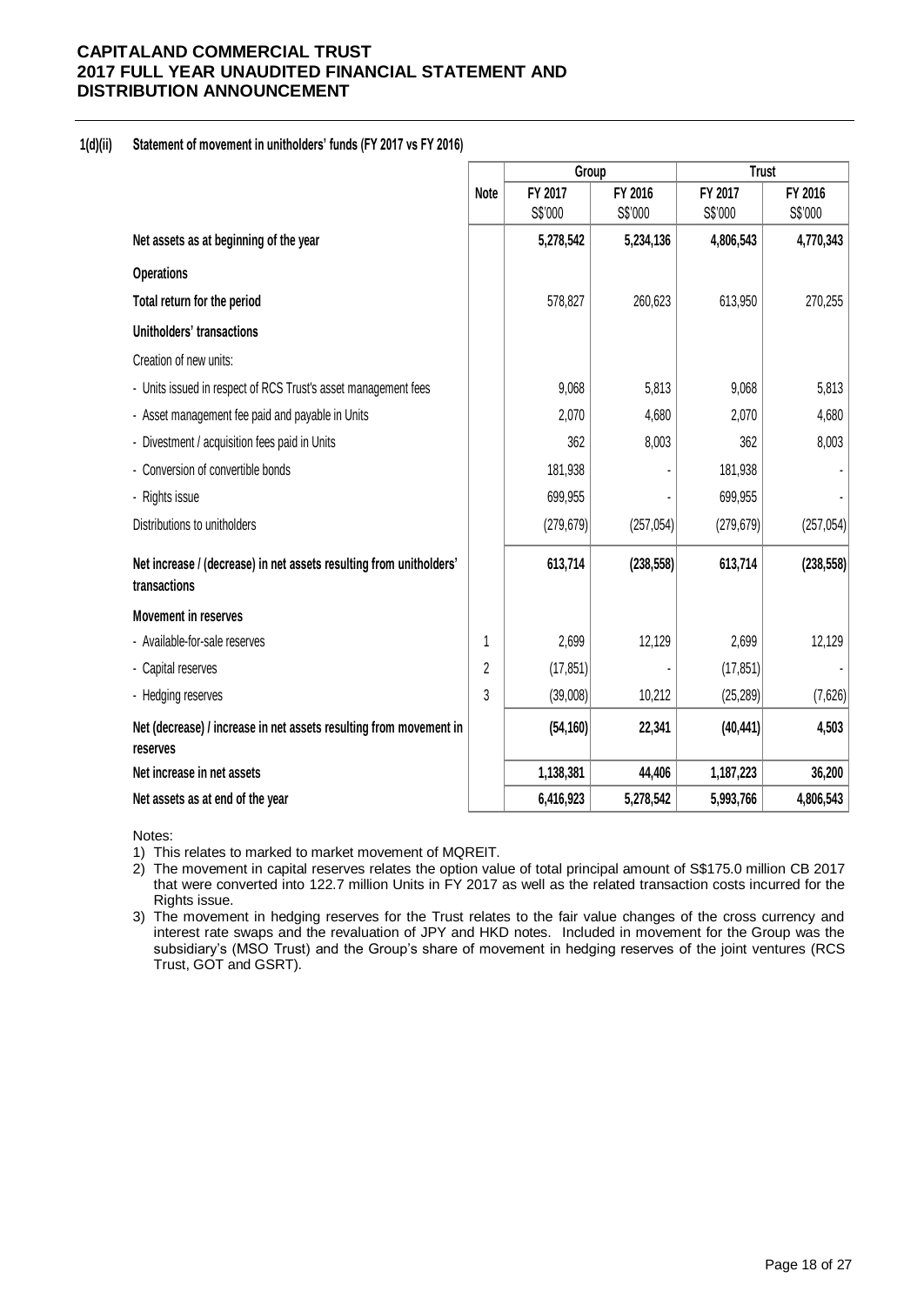#### **1(e)(i) Details of any change in the units (4Q 2017 vs 4Q 2016)**

|                                                                                                                | <b>Group and Trust</b> |                         |  |
|----------------------------------------------------------------------------------------------------------------|------------------------|-------------------------|--|
|                                                                                                                | 4Q 2017<br>Units       | 4Q 2016<br><b>Units</b> |  |
| Units in issue as at beginning of period                                                                       | 3,093,615,837          | 2,962,543,658           |  |
| New Units issued:                                                                                              |                        |                         |  |
| As payment of asset management fee in relation to RCS Trust (CCT's 60.0%<br>interest)                          | 740,255                | 755,895                 |  |
| As payment of asset management fees in relation to Wilkie Edge                                                 | 33,421                 | 191,748                 |  |
| Divestment fees paid in Units (1)                                                                              | 215,848                |                         |  |
| Rights issue <sup>(2)</sup>                                                                                    | 513,540,228            |                         |  |
| Total Units issued as at end of period                                                                         | 3,608,145,589          | 2,963,491,301           |  |
| Estimated new Units to be issued:                                                                              |                        |                         |  |
| for settlement of the asset management fees in relation to Wilkie Edge and One<br>George Street <sup>(3)</sup> | 733,088                | 1,892,225               |  |
| Total Units issued and estimated new Units to be issued                                                        | 3,608,878,677          | 2,965,383,526           |  |

Notes

- (1) This relates to the divestment of Golden Shoe Car Park to GOT and GSRT, which CCT has a 45.0% interest.
- (2) The relates to the renounceable underwritten Rights Units issued on 26 October 2017.
- (3) This relates to Units to be issued in 1Q 2018 for the payment of FY 2017 performance component of the asset management fees.

#### **1(e)(ii) Details of any change in the units (FY 2017 vs FY 2016)**

|                                                                                                               | <b>Group and Trust</b> |                  |  |
|---------------------------------------------------------------------------------------------------------------|------------------------|------------------|--|
|                                                                                                               | FY 2017<br>Units       | FY 2016<br>Units |  |
| Units in issue as at beginning of year                                                                        | 2,963,491,301          | 2,952,931,319    |  |
| New Units issued:                                                                                             |                        |                  |  |
| As payment of asset management fee in relation to RCS Trust (CCT's 60.0%<br>interest) <sup>(1)</sup>          | 5,910,744              | 4,062,434        |  |
| As payment of asset management fees in relation to Wilkie Edge and                                            | 2,309,602              | 1,331,312        |  |
| One George Street <sup>(1)</sup>                                                                              |                        |                  |  |
| Divestment / acquisition fees paid in Units <sup>(2)</sup>                                                    | 215,848                | 5,166,236        |  |
| Conversion of convertible bonds <sup>(3)</sup>                                                                | 122,677,866            |                  |  |
| Rights issue <sup>(4)</sup>                                                                                   | 513,540,228            |                  |  |
| Total Units issued as at end of the period                                                                    | 3,608,145,589          | 2,963,491,301    |  |
| Estimated new Units to be issued:                                                                             |                        |                  |  |
| in settlement of the asset management fees in relation to Wilkie Edge and One<br>George Street <sup>(5)</sup> | 733,088                | 1,892,225        |  |
| Total Units issued and estimated new Units to be issued:                                                      | 3,608,878,677          | 2,965,383,526    |  |

Notes

- (1) In FY 2017, it relates to payment of base component of asset management fee for 4Q 2016, 1Q 2017, 2Q 2017 and 3Q 2017 and performance component of asset management fee for FY 2016. In FY 2016, it relates to payment of both base and performance components of asset management fees for 4Q 2015 and base component of asset management fee for 1Q 2016, 2Q 2016 and 3Q 2016.
- (2) In FY 2017, it relates to the divestment of Golden Shoe Car Park to GOT and GSRT. In FY 2016, it relates to the acquisition of 60.0% units in MSO Trust.
- (3) This relates to the conversion of the full principal amount of S\$175.0 million of CB due 2017 at the conversion price of \$1.4265 per unit into Units in FY 2017.
- (4) This relates to the renounceable underwritten Rights Units issued on 26 October 2017.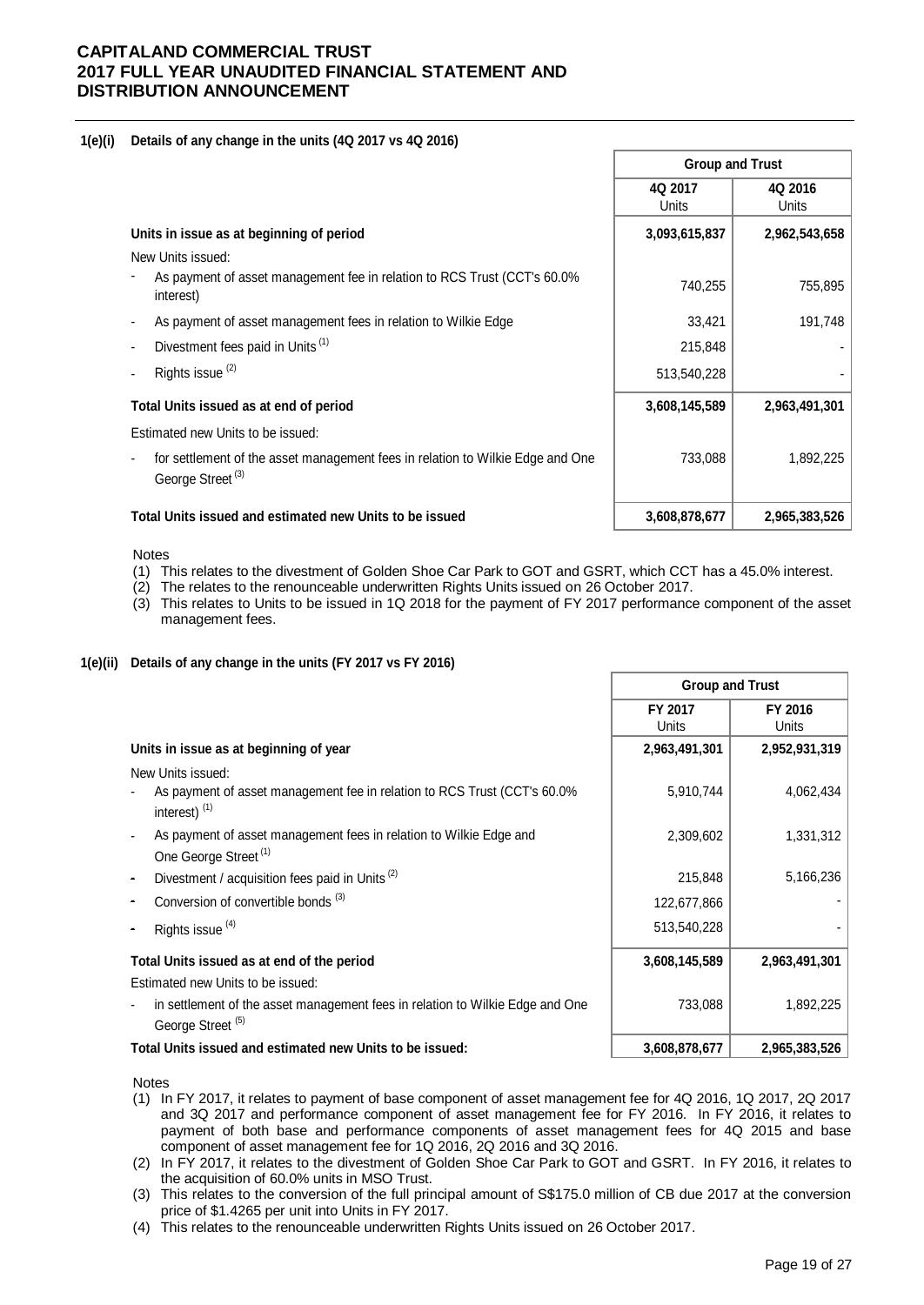- (5) This relates to Units to be issued in 1Q 2018 for the payment of FY 2017 performance component of asset management fees.
- **2 Whether the figures have been audited or reviewed, and in accordance with which auditing standard or practice**

The figures have not been audited nor reviewed by our auditors.

**3 Where the figures have been audited or reviewed, the auditors' report (including any qualifications or emphasis of matter)**

Not applicable.

**4 Whether the same accounting policies and methods of computation as in the issuer's most recent audited annual financial statements have been applied**

The accounting policies and methods of computation applied in the financial statements for the current reporting period are consistent with the audited financial statements for the year ended 31 December 2016.

**5 If there are any changes in the accounting policies and methods of computation, including any required by an accounting standard, what has changed, as well as the reasons for, and the effect of, the change**

Nil

 **6 Earnings per unit ("EPU") and distribution per unit ("DPU") for the financial period**

#### **EPU (4Q 2017 vs 4Q 2016)**

|                                                                           |             | Group             |                   | <b>Trust</b>  |               |
|---------------------------------------------------------------------------|-------------|-------------------|-------------------|---------------|---------------|
|                                                                           | <b>Note</b> | 4Q 2017           | 4Q 2016           | 4Q 2017       | 4Q 2016       |
| <b>Basic EPU</b><br>Weighted average number of Units in issue             | 1, 3        | 3,468,280,987     | 3,040,632,356     | 3,468,280,987 | 3,040,632,356 |
| Based on weighted average number of Units in issue                        |             | 0.98 <sub>c</sub> | 2.42 <sub>c</sub> | 1.81c         | 2.90c         |
| <b>Diluted EPU</b><br>Weighted average number of Units in issue (diluted) | 2, 3        | 3,471,853,117     | 3,167,518,205     | 3,471,853,117 | 3,167,518,205 |
| Based on weighted average number of Units in issue<br>(diluted)           |             | 0.98c             | 2.37c             | 1.80c         | 2.84c         |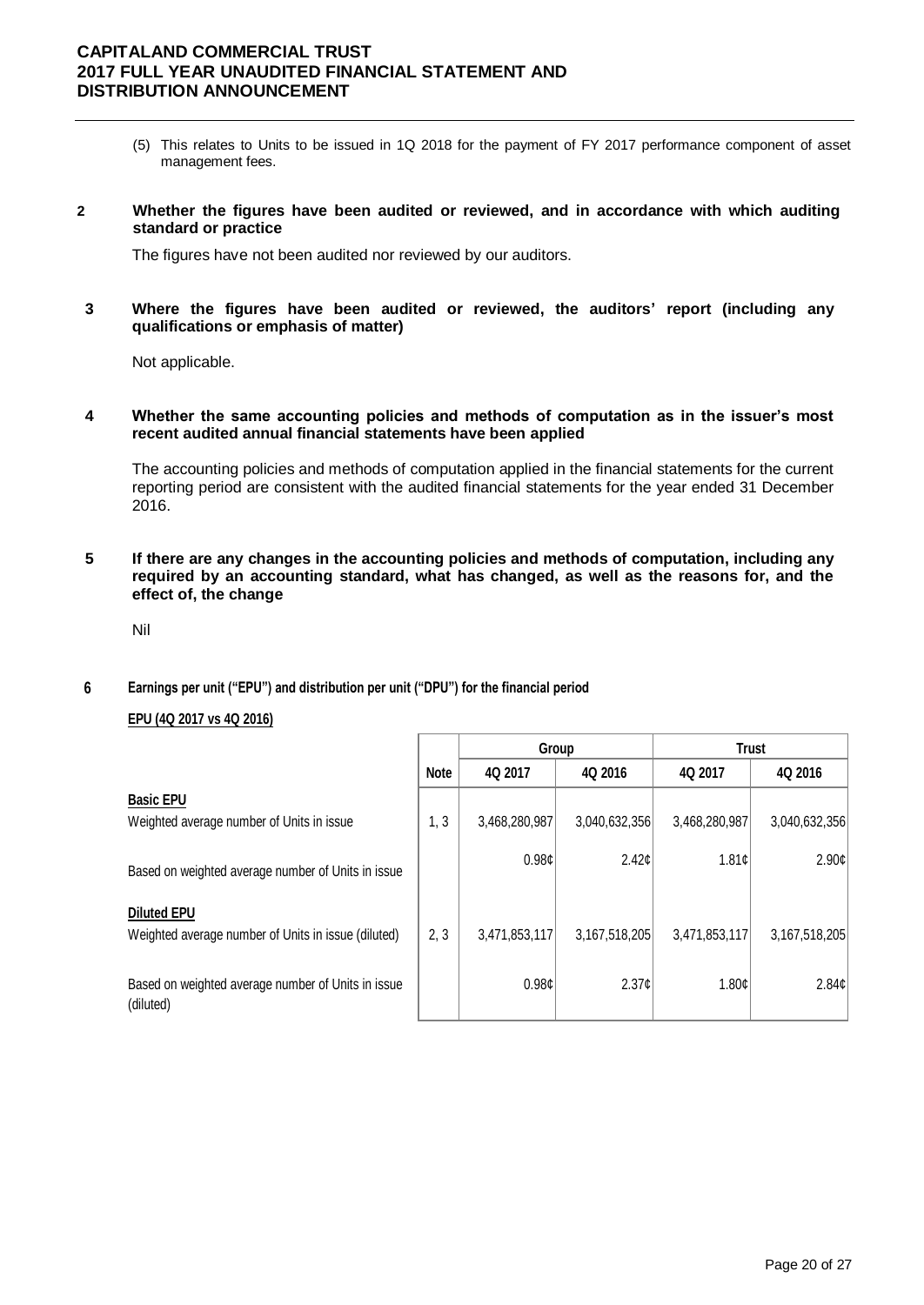#### **EPU (FY 2017 vs FY 2016)**

|                                                                           |             | Group         |               | <b>Trust</b>  |               |
|---------------------------------------------------------------------------|-------------|---------------|---------------|---------------|---------------|
|                                                                           | <b>Note</b> | FY 2017       | FY 2016       | FY 2017       | FY 2016       |
| <b>Basic EPU</b><br>Weighted average number of Units in issue             | 1, 3        | 3,123,272,683 | 3,035,265,232 | 3,123,272,683 | 3,035,265,232 |
| Based on weighted average number of Units in issue                        |             | 18.53¢        | 8.59c         | 19.66¢        | 8.90c         |
| <b>Diluted EPU</b><br>Weighted average number of Units in issue (diluted) | 2, 3        | 3,126,850,081 | 3,162,158,096 | 3,126,850,081 | 3,162,158,096 |
| Based on weighted average number of Units in issue<br>(diluted)           |             | 18.51c        | 8.45¢         | 19.63¢        | 8.75¢         |

Notes:<br>(1) |

- In computing the basic EPU, total return for the period after tax and the weighted average number of Units outstanding during the period were used.
- (2) In computing the diluted EPU, the total return for the period after tax and the weighted average number of Units outstanding during the period were adjusted for the effects of all potential dilutive Units arising from the assumed issuance of Units for the payment of unpaid asset management
- (3) Comparative balances have been adjusted for effects of the Rights Issue.

#### **Distribution per unit ("DPU")**

In computing the DPU, the number of Units as at end of the period was used for the computation.

|                                                   | 4Q 2017           | 4Q 2016            | FY 2017       | FY 2016           |
|---------------------------------------------------|-------------------|--------------------|---------------|-------------------|
| Number of Units in issue at the end of the period | 3,608,145,589     | 2,963,491,301      | 3,608,145,589 | 2,963,491,301     |
| DPU (cents) for period                            | 2.08 <sub>c</sub> | 2.39c              | 8.66¢         | 9.08 <sub>¢</sub> |
| DPU (cents) (restated for Rights issue)           | 2.08 <sub>¢</sub> | 2.33c <sup>2</sup> | 8.66¢         | $8.85c$ $^2$      |

Notes:

- 1) 4Q 2017 and FY 2017 DPU of 2.08 cents and 8.66 cents respectively were computed based on 3,608.1 million Units issued as at 31 December 2017. FY 2017 DPU of 8.66 cents was based on the aggregate of 1H 2017 actual DPU of 4.56 cents announced on 27 July 2017 and 2H 2017 DPU of 4.10 cents.
- 2) The DPU for 4Q 2016 and FY 2016 were restated for the Rights Issue.

#### **7 Net asset value ("NAV") / Net tangible asset ("NTA") per Unit based on Units in issue at the end of the period.**

|                                                                                    |             | Group         |               | Trust         |               |
|------------------------------------------------------------------------------------|-------------|---------------|---------------|---------------|---------------|
|                                                                                    | <b>Note</b> | 31 Dec 2017   | 31 Dec 2016   | 31 Dec 2017   | 31 Dec 2016   |
| Number of Units in issue at end of the period                                      |             | 3,608,145,589 | 2,963,491,301 | 3,608,145,589 | 2,963,491,301 |
| NAV (S\$'000)                                                                      |             | 6,416,923     | 5,278,542     | 5,993,766     | 4,806,543     |
| NTA (S\$'000)                                                                      |             | 6,416,923     | 5,276,456     | 5,993,766     | 4,804,457     |
| NAV / NTA per Unit                                                                 |             | \$1.78        | \$1.78        | \$1.66        | \$1.62        |
| Adjusted NAV / NTA per Unit (excluding the<br>distributable income to unitholders) |             | \$1.74        | \$1.73        | \$1.62        | \$1.57        |

Note:

(1) NAV and NTA per Unit were computed based on NAV and NTA over the number of Units issued as at end of the period respectively.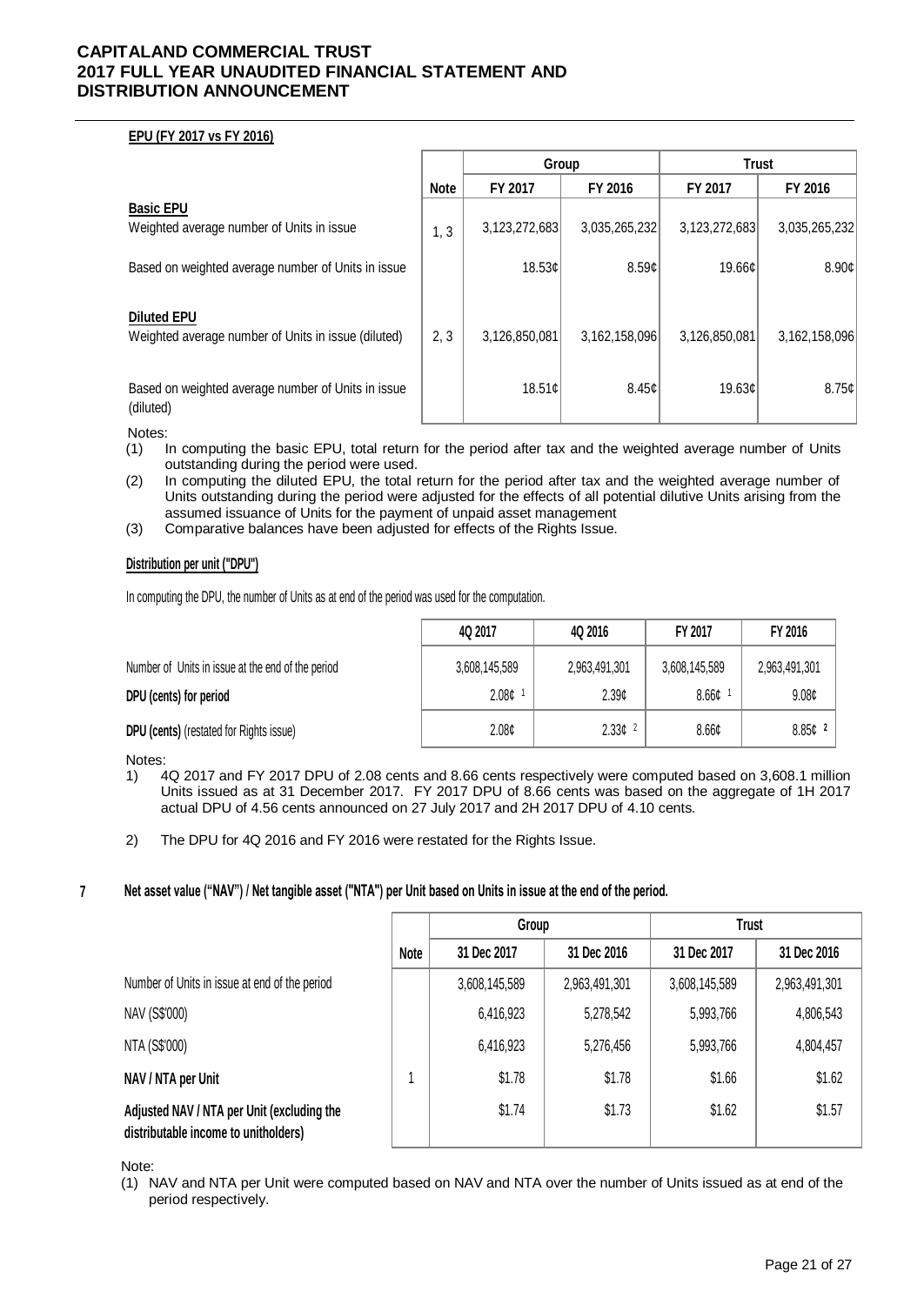#### **8 Review of the performance**

|                                                     | Group     |           |           |                   |           |           |  |
|-----------------------------------------------------|-----------|-----------|-----------|-------------------|-----------|-----------|--|
| <b>Statement of Total Return</b>                    | 4Q 2017   | 4Q 2016   | Change    | FY 2017           | FY 2016   | Change    |  |
|                                                     | S\$'000   | S\$'000   | $\%$      | S\$'000           | S\$'000   | $\%$      |  |
| Gross revenue                                       | 86,292    | 89,726    | (3.8)     | 337,457           | 298,577   | 13.0      |  |
| Property operating expenses                         | (18, 337) | (18, 956) | (3.3)     | (71, 989)         | (67, 300) | 7.0       |  |
| Net property income                                 | 67,955    | 70,770    | (4.0)     | 265,468           | 231,277   | 14.8      |  |
| Interest income                                     | 1,469     | 235       | <b>NM</b> | 3,007             | 3,911     | (23.1)    |  |
| Investment income                                   |           | 1,551     |           | 1,575             | 4,920     | (68.0)    |  |
| Amortisation of intangible asset                    |           | (561)     | <b>NM</b> | (2,086)           | (1, 330)  | 56.8      |  |
| Costs associated with acquisition of subsidiary     |           | 234       | <b>NM</b> |                   | (10, 701) | <b>NM</b> |  |
| Asset management fees:                              |           |           |           |                   |           |           |  |
| - Base fees                                         | (1,951)   | (1,762)   | 10.7      | (6, 934)          | (5,854)   | 18.4      |  |
| - Performance fees                                  | (2, 108)  | (2,883)   | (26.9)    | (9, 487)          | (9,288)   | 2.1       |  |
| Trust expenses                                      | (788)     | (602)     | 30.9      | (2,588)           | (2, 431)  | 6.5       |  |
| Finance costs                                       | (18, 639) | (18, 579) | 0.3       | (68, 977)         | (50,064)  | 37.8      |  |
| Net income before share of profit of joint ventures | 45,938    | 48,403    | (5.1)     | 179,978           | 160,440   | 12.2      |  |
| Share of profit (net of tax) of:                    |           |           |           |                   |           |           |  |
| - Joint ventures                                    | 15,564    | 7,403     | <b>NM</b> | 84,883            | 85,713    | (1.0)     |  |
| Net income                                          | 61,502    | 55,806    | 10.2      | 264,861           | 246,153   | 7.6       |  |
| Loss on acquisition of subsidiary - net             |           | 116       | <b>NM</b> |                   | (2, 446)  | <b>NM</b> |  |
| Impairment of available-for-sale investment         |           |           |           |                   | (8,916)   | <b>NM</b> |  |
| Net gain on disposal of investment properties       | (90)      | 18,412    | <b>NM</b> | 69,256            |           | <b>NM</b> |  |
| Net gain in fair value of investment properties     | (24, 376) |           | <b>NM</b> | 248,398           | 27,055    | <b>NM</b> |  |
| Total return for the period before tax              | 37,036    | 74,334    | (50.2)    | 582,515           | 261,846   | NM        |  |
| Tax expense                                         | (3, 176)  | (832)     | <b>NM</b> | (3,688)           | (1,223)   | <b>NM</b> |  |
| Total return for the period after tax               | 33,860    | 73,502    | (53.9)    | 578,827           | 260,623   | NM        |  |
| <b>Distribution Statement</b>                       |           |           |           |                   |           |           |  |
| Net income before share of profit of joint ventures | 45,938    | 48,403    | (5.1)     | 179,978           | 160,440   | 12.2      |  |
| Net tax and other adjustments                       | (6, 568)  | (547)     | <b>NM</b> | (1, 245)          | 15,142    | NM        |  |
| Tax-exempt income distribution                      | 8,000     |           | <b>NM</b> | 8,000             |           | <b>NM</b> |  |
| Distribution from joint ventures                    | 26,561    | 22,952    | 15.7      | 97,766            | 93,455    | 4.6       |  |
| Other gains distribution                            | 1,100     |           |           | 4,400             |           | NM        |  |
| Distributable income to unitholders                 | 75,031    | 70,808    | 6.0       | 288,899           | 269,037   | 7.4       |  |
| DPU for the period                                  | 2.08¢     | 2.39c     | (13.0)    | 8.66 <sub>¢</sub> | 9.08¢     | (4.6)     |  |
| Annualised                                          | 8.25c     | 9.51c     | (13.2)    | 8.66 <sub>¢</sub> | 9.08¢     | (4.6)     |  |
|                                                     |           |           |           |                   |           |           |  |

*NM – Not Meaningful*

#### **Review of CCT Group's performance 4Q 2017 vs 4Q 2016**

a) Gross revenue for 4Q 2017 was S\$86.3 million which was lower than 4Q 2016 of S\$89.7 million. The decrease was mainly due to divestments of One George Street, Wilkie Edge and Golden Shoe Car Park. The decrease was mitigated by higher revenue contribution from MSO Trust as well as consolidation of AST2's gross revenue (with effect from 1 November 2017.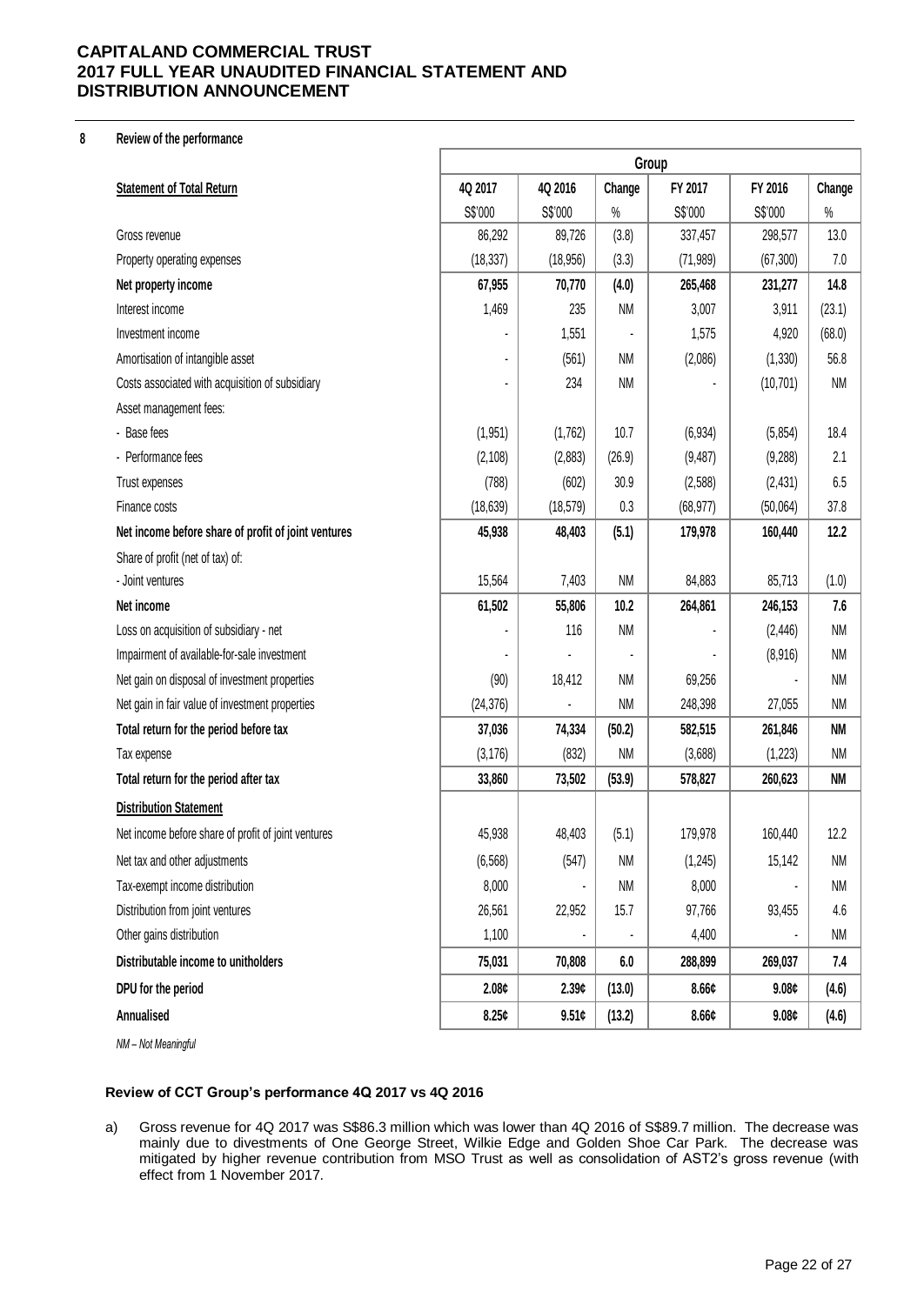- b) Property operating expenses for 4Q 2017 were S\$18.3 million, a drop of S\$0.6 million or 3.3% from 4Q 2016. The decrease was mainly due to lower property tax as well as divestments.
- c) The intangible asset had been fully amortised resulting in no more amortization of intangible asset in 4Q 2017 as compared to 4Q 2016.
- d) Share of profits of joint ventures for 4Q 2017 relates mainly to CCT's proportionate share of profits of RCS Trust (60.0% interest), OGS LLP (50.0% interest), GOT (45.0% interest) and GSRT (45.0% interest), while for 4Q 2016, it relates to CCT's proportionate share of profits of RCS Trust (60.0% interest).
- e) The distributable income to unitholders of S\$75.0 million for 4Q 2017 was S\$4.2 million or 6.0% higher than that of 4Q 2016, which had included other gains distribution of S\$1.1 million to top-up for the loss of distributable income arising from the divestments of One George Street (50.0% interest) and Wilkie Edge as well as tax-exempt distribution of S\$8.0 million.

#### **Review of CCT Group's performance FY 2017 vs FY 2016**

- a) Gross revenue of S\$337.5 million in FY 2017 was higher than FY 2016 by S\$38.9 million or 13.0%. The increase was primary due to consolidation of MSO Trust's gross revenue (FY 2017: 12 months while FY 2016: 4 months) as well as contribution from AST2 with effect from 1 November 2017. The increase was offset partially by loss in gross revenue due to the divestments.
- b) Property operating expenses for FY 2017 of S\$72.0 million were higher than FY 2016 by S\$4.7 million or 7.0%. The increase was mainly due to consolidation of MSO Trust's property operating expenses (FY 2017: 12 months while FY 2016: 4 months) as well as addition of AST2's property operating expenses with effect from 1 November 2017.
- c) Amortisation expense relates to the amortisation of intangible asset. The intangible asset had been fully amortised in FY 2017. Amortisation expense does not affect distributable income.
- d) Finance costs of S\$69.0 million for FY 2017 were S\$18.9 million or 37.8% higher compared with FY 2016, mainly due to consolidation of MSO Trust's finance cost (FY 2017: 12 months while FY 2016: 4 months),
- e) Share of profits of joint ventures for FY 2017 relates to CCT's proportionate share of profits of RCS Trust (60.0%) and OGS LLP (50.0% interest), GOT (45.0% interest) and GSRT (45.0% interest) while for FY 2016, it relates to CCT's share of profits of RCS Trust (60.0% interest) and MSO Trust (40.0% interest up to 31 August 2016).
- f) The distributable income to unitholders in FY 2017 of S\$288.9 million was 7.4% higher than FY 2016 of S\$269.0 million. The increase was mainly due to higher distribution income received from MSO Trust that holds CapitaGreen. Distributable income in FY 2017 also included other gains distribution of S\$4.4 million to top-up the loss in income arising from divestments of One George Street (50.0% interest) and Wilkie Edge and S\$8.0 million tax-exempt distribution.

#### **9 Variance from Previous Forecast / Prospect Statement**

CCT has not disclosed any forecast to the market.

#### **10 Commentary on the competitive conditions of the industry in which the group operates and any known factors or events that may affect the group in the next reporting period and the next 12 months**

The Trust achieved higher distributable income despite a challenging Singapore office market in 2017. CCT's distributable income grew by 7.4% to S\$288.9 million, up from S\$269.0 million in the previous year. The year-onyear increase was due to stronger performance from CapitaGreen, a S\$4.4 million top up for the loss of distributable income arising from the divestments of One George Street (50.0% interest) and Wilkie Edge and a S\$8.0 million taxexempt income distribution.

The Trust embarked on another successful cycle of portfolio reconstitution in 2017 by unlocking value with the divestments of Wilkie Edge and a 50.0% interest in One George Street at exit yields of 3.4% and 3.2% respectively and redeploying divestment proceeds to the acquisition of Asia Square tower 2 ("AST2"), a higher yielding asset, as well as the redevelopment of Golden Shoe Car Park.

On 13 July 2017, the Manager had announced the formation of a joint venture between CCT (45.0% interest), CapitaLand Singapore Limited (45.0% interest), a wholly owned subsidiary of CapitaLand Limited, and Mitsubishi Estate Co., Ltd (10.0% interest), to redevelop Golden Shoe Car Park into an integrated development comprising Grade A office, ancillary retail, serviced residence and food centre with a gross floor area of approximately one million square feet. The redevelopment of Golden Shoe Car Park is expected to be completed in the first half of 2021 and will further strengthen CCT's lead as the largest commercial landlord in Singapore's Central Business District by net lettable area.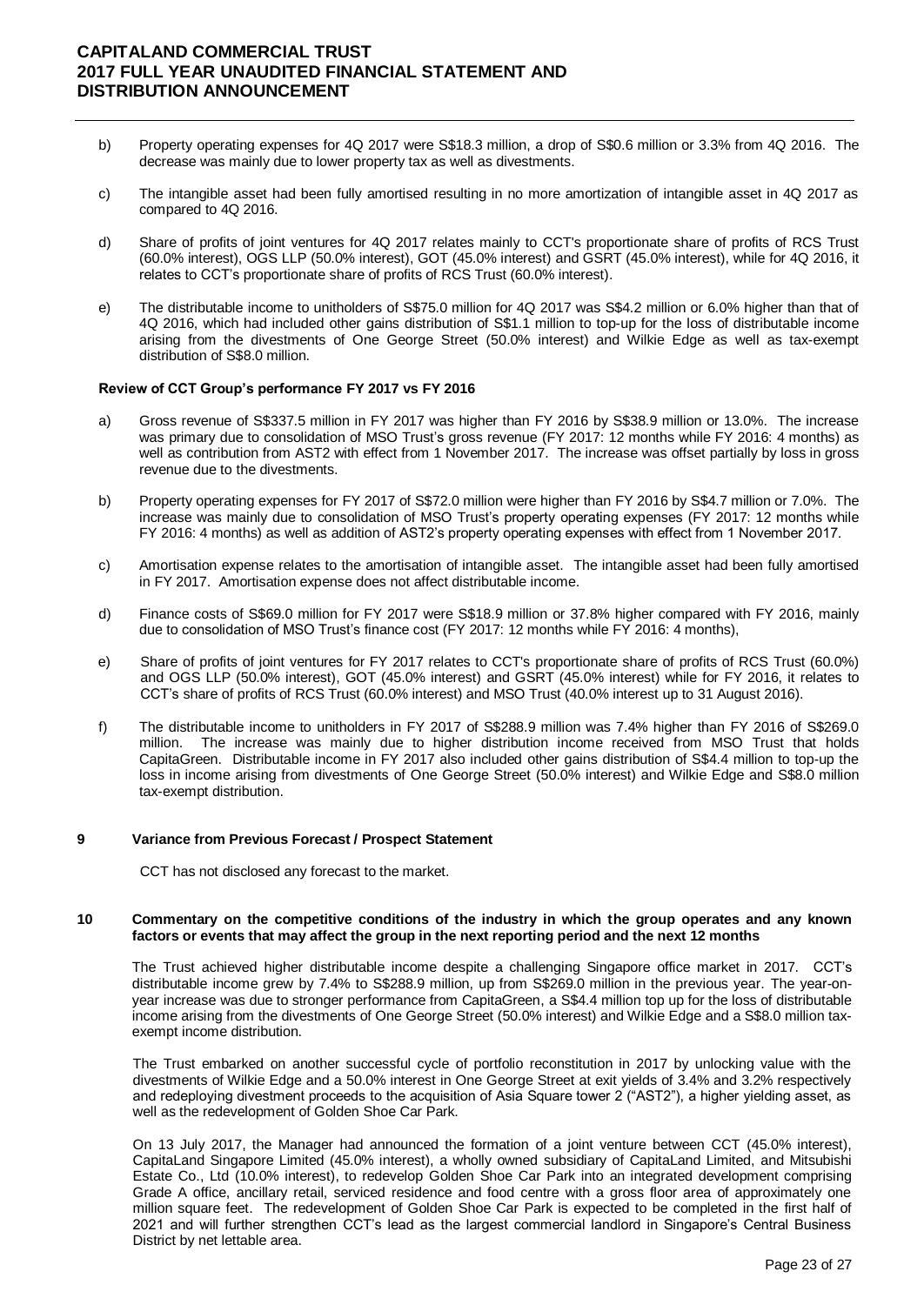On 1 November 2017, CCT completed the acquisition of AST2. The acquisition was funded by divestment proceeds, bank borrowings and a S\$700.0 million rights issue that was over-subscribed by 1.8 times. The Manager appreciates the support from unitholders on the rights issue. The committed occupancy of AST2 was 90.5% as at end December 2017. CCT will continue to proactively lease the balance space to enhance income.

CCT's S\$175.0 million convertible bonds were fully converted into 122.7 million CCT units before its maturity date of 12 September 2017 at the conversion price of S\$1.4265 per unit. The Trust has a healthy balance sheet with an aggregate leverage of 37.3% (well below the regulatory limit of 45.0%) and an average cost of debt of 2.6% as at 31 December 2017. About 80% of the Trust's borrowings are pegged at fixed rates, which offer greater certainty of interest expense in a rising interest rate environment. The Manager continues to adopt a proactive capital management strategy to optimise the average term to maturity and cost of borrowings. For the S\$1.12 billion bridge facility obtained for the acquisition of Asia Square Tower 2 due in 2019, CCT has obtained S\$600 million in unsecured bank loans to refinance it ahead of its maturity. The Trust awaits the right opportunity and timing to refinance the remaining S\$520.0 million.

#### **Outlook for 2018**

Based on data from CBRE Pte. Ltd., Singapore's Core CBD and Grade A occupancy rates in 4Q 2017 were 93.8%, with the Grade A occupancy rate tracking an uptick of 2.2% from 91.6% in 3Q 2017. Average monthly rent for Grade A offices rose to S\$9.40 per square foot in 4Q 2017, an increase of 3.3% year-on-year. Market rents are expected to rise in light of limited new office supply in the next few years and reported high pre-commitment levels of recently completed and upcoming office buildings in the CBD. Lower net property income is expected in FY 2018 at some CCT properties given the flow through from negative rent reversions of leases committed in 2017 into 2018 and that rents of leases expiring in 2018 are higher than current market rent. However, CCT will leverage on rising market rents to close the gap between signing and committed rents.

#### **11 Distributions**

#### **11(a) Current financial period**

| Any distributions declared for the current financial period? | Yes                                                                                                                                                                                                                                                                                                                                                                                               |  |  |  |  |  |
|--------------------------------------------------------------|---------------------------------------------------------------------------------------------------------------------------------------------------------------------------------------------------------------------------------------------------------------------------------------------------------------------------------------------------------------------------------------------------|--|--|--|--|--|
| Name of distribution                                         | Distribution for the period from 1 July 2017 to 31 December 2017                                                                                                                                                                                                                                                                                                                                  |  |  |  |  |  |
| Distribution type                                            | Taxable income distribution<br>i)<br>$\mathsf{ii}$<br>Tax-exempt income distribution<br>Other gains distribution<br>iii)                                                                                                                                                                                                                                                                          |  |  |  |  |  |
| <b>Estimated Distribution rate</b>                           | Taxable income distribution: 3.76 cents per unit<br>i)<br>Tax-exempt income distribution: 0.22 cents per unit<br>ii)<br>Other gains distribution: 0.12 cents per unit<br>iii)                                                                                                                                                                                                                     |  |  |  |  |  |
| Par value of units                                           | Not meaningful                                                                                                                                                                                                                                                                                                                                                                                    |  |  |  |  |  |
| Tax rate                                                     | Taxable income distribution<br>Qualifying investors and individuals (other than those who hold their units through a<br>partnership) will generally receive pre-tax distributions. These distributions are<br>exempt from tax in the hands of individuals unless such distributions are derived<br>through a Singapore partnership or from the carrying on of a trade, business or<br>profession. |  |  |  |  |  |
|                                                              | Qualifying foreign non-individual investors will receive their distributions after<br>deduction of tax at the rate of 10%.                                                                                                                                                                                                                                                                        |  |  |  |  |  |
|                                                              | All other investors will receive their distributions after deduction of tax at the rate of<br>17%.                                                                                                                                                                                                                                                                                                |  |  |  |  |  |
|                                                              | Tax-exempt income distribution<br>Tax-exempt income distribution is exempt from tax in the hands of all unitholders.                                                                                                                                                                                                                                                                              |  |  |  |  |  |
|                                                              | <b>Other Gains Distribution</b><br>Distribution of Other Gains is not a taxable distribution to unitholders.                                                                                                                                                                                                                                                                                      |  |  |  |  |  |
|                                                              |                                                                                                                                                                                                                                                                                                                                                                                                   |  |  |  |  |  |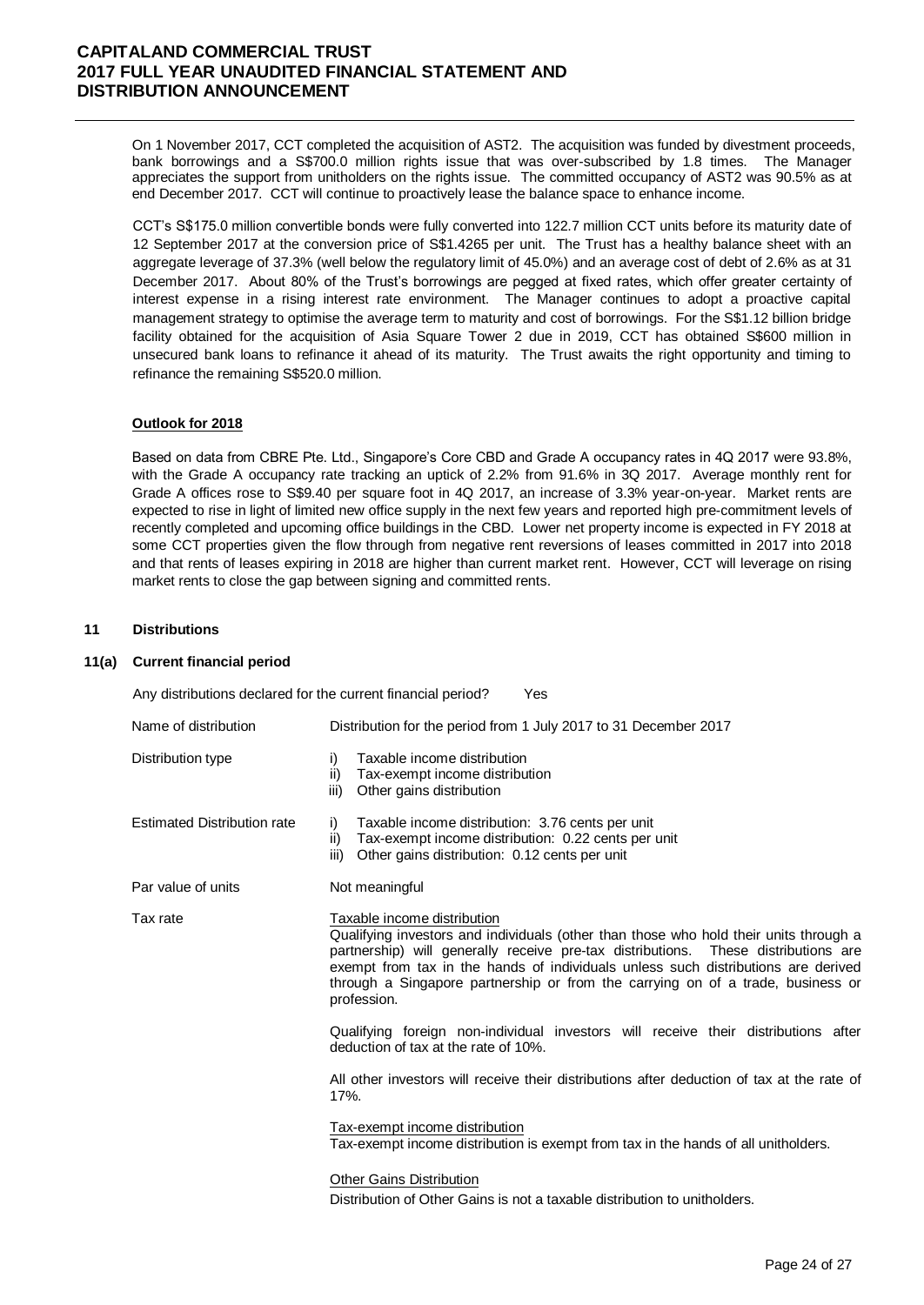|       | Books closure date:  | 2 February 2018                                                                                                                                                                                                                                                                                                                                                                                   |
|-------|----------------------|---------------------------------------------------------------------------------------------------------------------------------------------------------------------------------------------------------------------------------------------------------------------------------------------------------------------------------------------------------------------------------------------------|
|       | Date payable         | 28 February 2018                                                                                                                                                                                                                                                                                                                                                                                  |
| 11(b) |                      | Corresponding period of the preceding financial period                                                                                                                                                                                                                                                                                                                                            |
|       |                      | Any distributions declared for the corresponding period of the preceding financial period? Yes                                                                                                                                                                                                                                                                                                    |
|       | Name of distribution | Distribution for the period from 1 July 2016 to 31 December 2016                                                                                                                                                                                                                                                                                                                                  |
|       | Distribution type    | Taxable income                                                                                                                                                                                                                                                                                                                                                                                    |
|       |                      |                                                                                                                                                                                                                                                                                                                                                                                                   |
|       | Distribution rate    | Taxable income distribution: 4.69 cents per unit                                                                                                                                                                                                                                                                                                                                                  |
|       | Par value of units   | Not meaningful                                                                                                                                                                                                                                                                                                                                                                                    |
|       | Tax rate             | Taxable income distribution<br>Qualifying investors and individuals (other than those who hold their units<br>through a partnership) will generally receive pre-tax distributions. These<br>distributions are exempt from tax in the hands of individuals unless such<br>distributions are derived through a Singapore partnership or from the<br>carrying on of a trade, business or profession. |
|       |                      | Qualifying foreign non-individual investors will receive their distributions<br>after deduction of tax at the rate of 10%.                                                                                                                                                                                                                                                                        |
|       |                      | All other investors will receive their distributions after deduction of tax at<br>the rate of 17%.                                                                                                                                                                                                                                                                                                |
|       | Books closure date:  | 26 January 2017                                                                                                                                                                                                                                                                                                                                                                                   |
|       | Date payable         | 27 February 2017                                                                                                                                                                                                                                                                                                                                                                                  |
|       |                      |                                                                                                                                                                                                                                                                                                                                                                                                   |

**12 If no distribution has been declared/recommended, a statement to that effect**

Not applicable.

#### **13 General mandate relating to interested party transactions**

CCT has not obtained a general mandate from unitholders for Interested Person Transactions.

#### **14 Confirmation that issuer has procured undertakings from all of its Directors and Executive Officers (in the format set out in Appendix 7.7) under Rule 720(1)**

The Manager confirms that it has procured undertakings from all its Directors and executive officers in the format set out in Appendix 7.7 of the Listing Manual.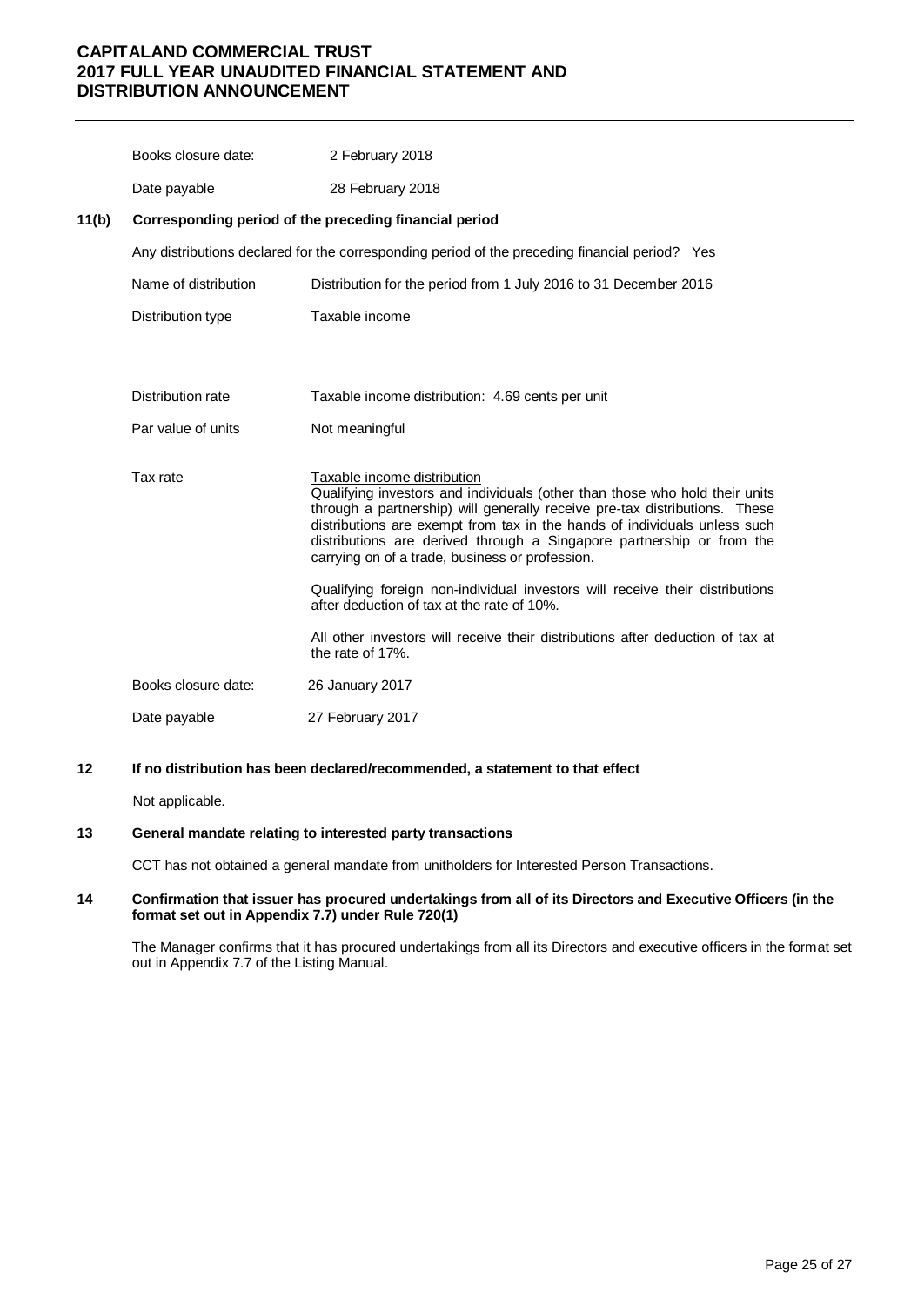#### **15 Segmental Results**

|                                        |                |         |         |           | <b>Percentage of Total</b> |         |
|----------------------------------------|----------------|---------|---------|-----------|----------------------------|---------|
| <b>Total Gross Revenue</b>             |                |         |         |           | <b>Gross Revenue</b>       |         |
| by business segments                   |                | FY 2017 | FY 2016 | Change    | FY 2017                    | FY 2016 |
|                                        | <b>Note</b>    | S\$'000 | S\$'000 | %         | ℅                          | ℅       |
| <b>Office buildings</b>                |                |         |         |           |                            |         |
| CapitaGreen                            |                | 89,755  | 28,628  | <b>NM</b> | 26.6                       | 9.6     |
| <b>Capital Tower</b>                   |                | 71,955  | 69,847  | 3.0       | 21.3                       | 23.4    |
| Six Battery Road                       |                | 68,438  | 69,543  | (1.6)     | 20.3                       | 23.3    |
| One George Street                      | $\overline{2}$ | 24,197  | 50,145  | (51.7)    | 7.2                        | 16.8    |
| Other Office buildings                 | 3              | 40.271  | 42,715  | (5.7)     | 11.9                       | 14.3    |
| <b>Total Office buildings</b>          |                | 294,616 | 260,878 | 12.9      | 87.3                       | 87.4    |
| Car park and Other Mixed-use buildings | 4              | 42,841  | 37,699  | 13.6      | 12.7                       | 12.6    |
| Total gross revenue                    |                | 337,457 | 298,577 | 13.0      | 100.0                      | 100.0   |

Notes:

(1) Full 12 months contribution from CapitaGreen in FY 2017 versus 4 months in FY 2016's as MSO Trust was consolidated with effect from 1 September 2016.

(2) One George Street was divested to OGS LLP on 19 June 2017, which the Trust has a 50.0% interest.

(3) Due to lower gross revenue from Twenty Anson as a result of lower yield stabilization income. The yield stabilization sum had been fully utilized in FY 2017.

(4) Increase due to gross revenue from AST2, held through AST2 Co. (acquired on 1 November 2017), offset by lower gross revenue due to the divestment of Golden Shoe Car Park and Wilkie Edge, which was in line with the portfolio reconstitution strategy by the Manager.

| <b>Net Property Income</b>             |             |         |                |           | <b>Net</b><br><b>Percentage of Total</b><br><b>Property Income</b> |         |
|----------------------------------------|-------------|---------|----------------|-----------|--------------------------------------------------------------------|---------|
| by business segments                   |             | FY 2017 | FY 2016        | Change    | FY 2017                                                            | FY 2016 |
|                                        | <b>Note</b> | S\$'000 | <b>S\$'000</b> | %         | $\%$                                                               | %       |
| <b>Office buildings</b>                |             |         |                |           |                                                                    |         |
| CapitaGreen                            | 1           | 70,143  | 23,347         | <b>NM</b> | 26.4                                                               | 10.1    |
| <b>Capital Tower</b>                   |             | 54,247  | 51,799         | 4.7       | 20.4                                                               | 22.4    |
| Six Battery Road                       |             | 53,744  | 53,131         | 1.2       | 20.3                                                               | 23.0    |
| One George Street                      | 2           | 19,169  | 38,025         | (49.6)    | 7.2                                                                | 16.4    |
| Other Office buildings                 | 3           | 34,912  | 37,506         | (6.9)     | 13.2                                                               | 16.2    |
| <b>Total Office buildings</b>          |             | 232,215 | 203,808        | 13.9      | 87.5                                                               | 88.1    |
| Car park and Other Mixed-use buildings | 4           | 33,253  | 27,469         | 21.1      | 12.5                                                               | 11.9    |
| Total net property income              |             | 265,468 | 231,277        | 14.8      | 100.0                                                              | 100.0   |

Notes:

(1) Full 12 months contribution from CapitaGreen in FY 2017 versus 4 months in FY 2016's as MSO Trust was consolidated with effect from 1 September 2016.

(2) One George Street was divested to OGS LLP on 19 June 2017, which the Trust has a 50.0% interest.

- (3) Due to lower net property income from Twenty Anson as a result of lower yield stabilization income. The yield stabilization sum had been fully utilized in 2017.
- (4) Increase due to net property income from AST2, held through AST2 Co. (acquired on 1 November 2017), offset by lower net property income due to the divestment of Golden Shoe Car Park and Wilkie Edge, which was in line with the portfolio reconstitution strategy by the Manager.

#### **16 In the review of performance, the factors leading to any material changes in contributions to turnover and earnings by the business or geographical segments.**

Refer to the review of actual performance on page 22 to 23 (paragraph 8).